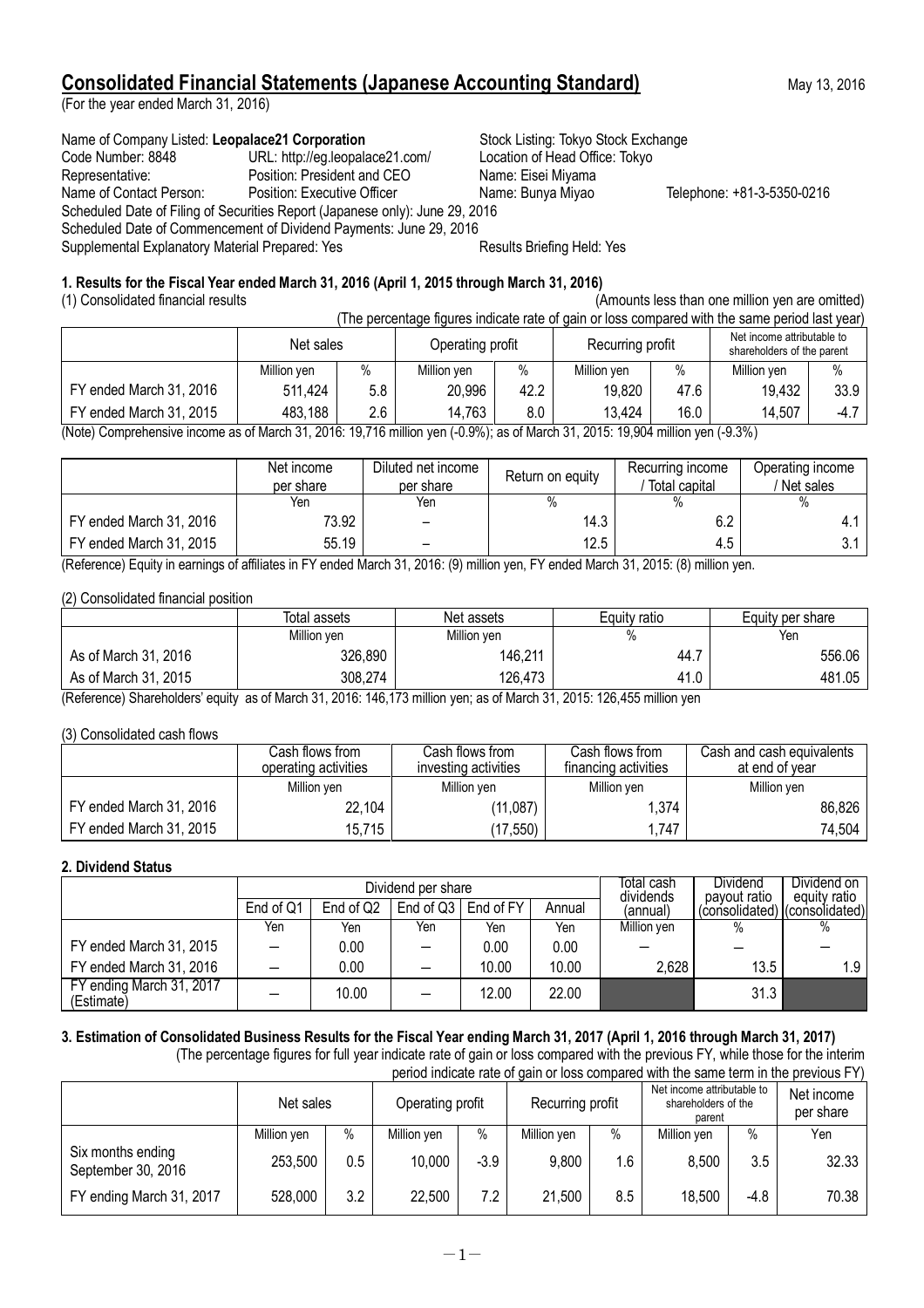## **4. Other**

- (1) Changes in major subsidiaries during the subject period (change in specific subsidiaries resulting in a change in the scope of consolidation): None
- (2) Changes in accounting principles, procedures or reporting methods used in preparation of financial statements
	- (i) Changes in accounting policies accompanying revision of accounting standards, etc.: Yes
	- (ii) Changes in accounting policies other than (i) above: None
	- (iii) Changes in accounting estimates: None
	- (iv) Restatements: None

(Note) For details, please refer to pg.20 "4. Consolidated Financial Statements (5) Notes Regarding Consolidated Financial Statements (Changes in Accounting Policies)"

- (3) Total number of outstanding shares (common stock)
	- (i) Total number of outstanding shares at term end (including treasury stock)
		- As of March 31, 2016: 267,443,915 shares, As of March 31, 2015: 267,443,915 shares
	- (ii) Total treasury stock at term end
		- As of March 31, 2016: 4,569,520 shares, As of March 31, 2015: 4,569,430 shares
	- (iii) Average number of outstanding shares during the period As of March 31, 2016: 262,874,470 shares, As of March 31, 2015: 262,874,579 shares

## (Reference) Summary of Non-Consolidated Financial Statements

# **1. Results of the Fiscal Year Ended March 31, 2016 (April 1, 2015 through March 31, 2016)**

(The percentage figures indicate rate of gain or loss compared with the previous FY)

|                         | Net sales   |            | Operating income |      | Recurring income |      | Net income  |      |
|-------------------------|-------------|------------|------------------|------|------------------|------|-------------|------|
|                         | Million ven | %          | Million ven      | %    | Million ven      | %    | Million ven | %    |
| FY ended March 31, 2016 | 495,146     | 2.2        | 20,444           | 31.1 | 19,825           | 36.3 | 19,422      | 26.7 |
| FY ended March 31, 2015 | 484,360     | ົາ 1<br>J. | 15,595           | 17.0 | 14,546           | 28.1 | 15,327      | 4.5  |

|                         | Net income per share | Diluted net income per share |
|-------------------------|----------------------|------------------------------|
|                         | Yen                  | Yen                          |
| FY ended March 31, 2016 | 73.88                |                              |
| FY ended March 31, 2015 | 58.31                |                              |

(2) Non-consolidated financial position

|                      | Total assets | Net assets  | Equity ratio | Equity per share |
|----------------------|--------------|-------------|--------------|------------------|
|                      | Million ven  | Million yen | %            | Yen              |
| As of March 31, 2016 | 294,962      | 136,732     | 46.3         | 520.07           |
| As of March 31, 2015 | 284,927      | 117,254     | - 41. .      | 445.98           |

(Reference) Shareholders' equity as of March 31, 2016: 136,714 million yen; as of March 31, 2015: 117,236 million yen

#### **2. Estimation of Non-consolidated Business Results for the Fiscal Year Ending March 31, 2017 (April 1, 2016 through March 31, 2017)** (The percentage figures for full year represent the change compared with the previous FY, while those for the interim

|                                         |             |           |             |                  |             |            | period represent the change compared with the same term in the previous FY) |
|-----------------------------------------|-------------|-----------|-------------|------------------|-------------|------------|-----------------------------------------------------------------------------|
|                                         |             | Net sales |             | Recurring profit |             | Net income | Net income<br>per share                                                     |
|                                         | Million yen | $\%$      | Million yen | $\%$             | Million yen | $\%$       | Yen                                                                         |
| Six months ending<br>September 30, 2016 | 244,000     | $-0.7$    | 8,900       | $-7.9$           | 7.600       | $-6.8$     | 28.91                                                                       |
| FY ending March 31, 2017                | 510,000     | 3.0       | 21,500      | 8.4              | 18,900      | $-2.7$     | 71.90                                                                       |

\*Indication regarding the status of auditing:

These financial statements are not subject to auditing under the Financial Instruments and Exchange Act. The review of these financial statements in accordance with the Financial Instruments and Exchange Act are not completed at the time of disclosure.

\*Explanation on the proper use of the business forecasts, and other special notices:

(Note on the business forecasts and other forward-looking statements)

The business forecasts and other forward-looking statements contained in this report are based on information currently available to the Company and on certain assumptions that Leopalace21 has judged to be reasonable. Readers should be aware that a variety of factors might cause actual results to differ significantly from these forecasts.

For assumptions of business forecasts and notes on the proper use of these forecasts, please refer to pg. 5 "1. Business Results (1) Analysis of Business Results (Outlook for the next fiscal year).

(Method for the acquisition of supplemental explanatory material)

Supplemental Explanatory Material on quarterly financial statements is scheduled to be posted on the Company's web site on May 13, 2016.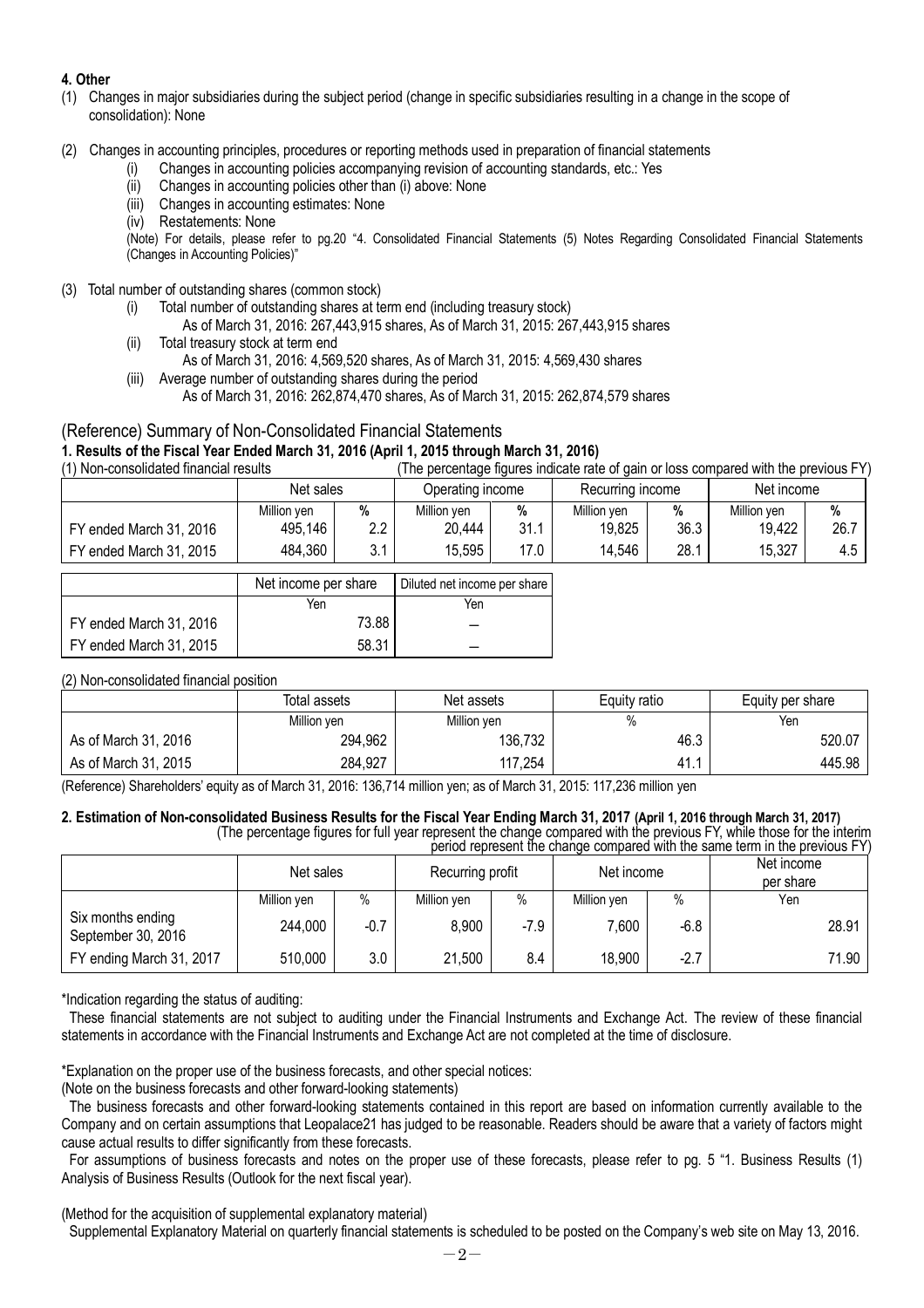# **[Table of Contents]**

| (3) Fundamental Policy on the Distribution of Earnings and Dividends for the Fiscal Year under Review and Next Fiscal Year6 |  |
|-----------------------------------------------------------------------------------------------------------------------------|--|
|                                                                                                                             |  |
|                                                                                                                             |  |
|                                                                                                                             |  |
|                                                                                                                             |  |
|                                                                                                                             |  |
|                                                                                                                             |  |
|                                                                                                                             |  |
|                                                                                                                             |  |
|                                                                                                                             |  |
|                                                                                                                             |  |
|                                                                                                                             |  |
|                                                                                                                             |  |
|                                                                                                                             |  |
|                                                                                                                             |  |
|                                                                                                                             |  |
|                                                                                                                             |  |
|                                                                                                                             |  |
|                                                                                                                             |  |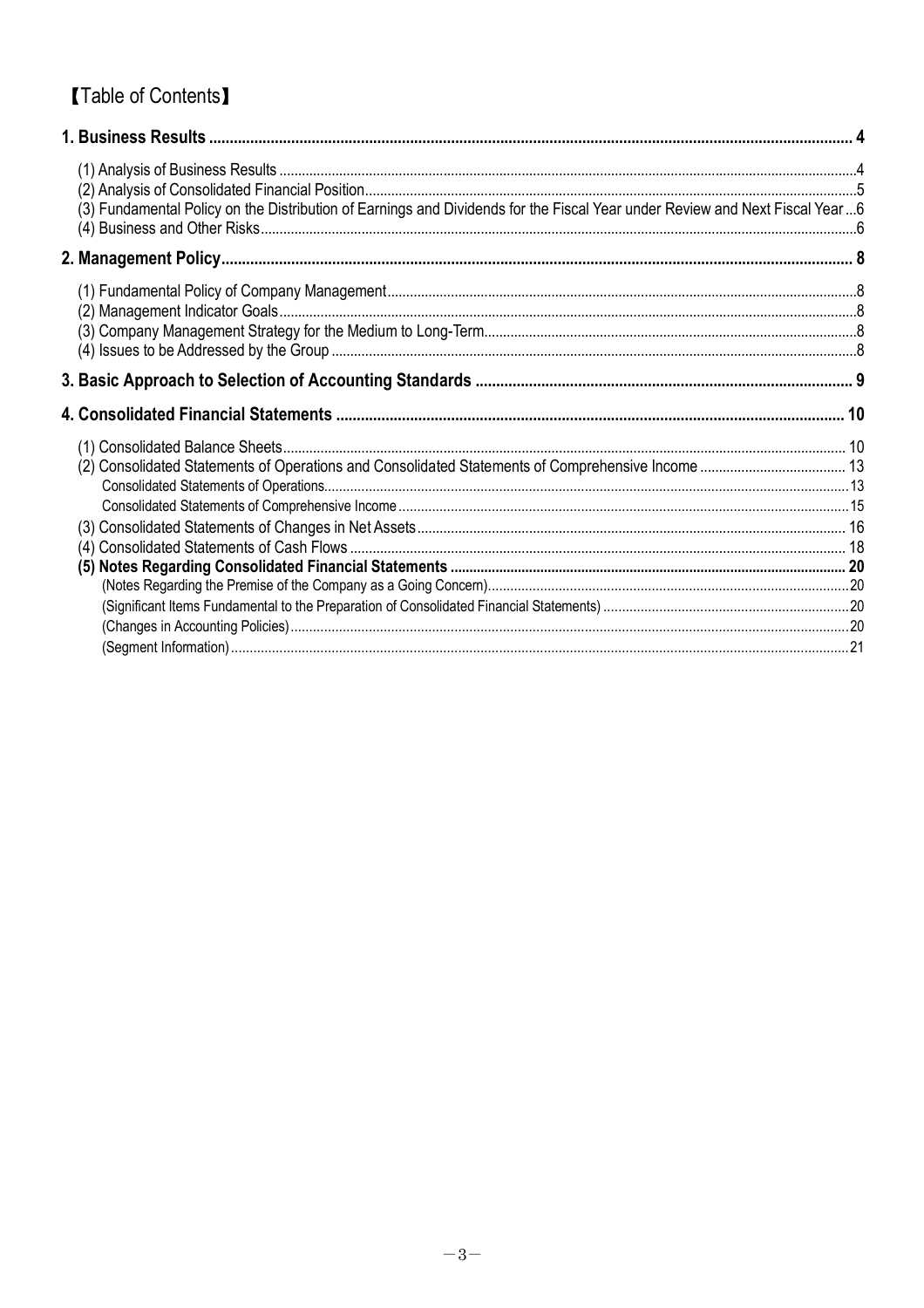## **1. Business Results (1) Analysis of Business Results**

|                         |           |                  |                  | (Million yen)                                               |
|-------------------------|-----------|------------------|------------------|-------------------------------------------------------------|
|                         | Net sales | Operating profit | Recurring profit | Net income attributable<br>to shareholders of the<br>parent |
| FY ended March 31, 2016 | 511,424   | 20,996           | 19,820           | 19,432                                                      |
| FY ended March 31, 2015 | 483,188   | 14,763           | 13,424           | 14,507                                                      |
| <b>Difference</b>       | 28,236    | 6,233            | 6,396            | 4,924                                                       |

During the subject year, the domestic economy showed gradual progression supported by improvements in corporate earnings. employment, income, and individual consumption, despite prospects being uncertain due to the downturn in the Chinese economy as well as the drastic appreciation of the yen.

In the rental housing industry, recovery from the negative effects of the consumption tax increase has progressed, and new housing starts of leased units has improved for the first time in two years (up 7.1% year-on-year). On the other hand, while the number of vacant houses continues to increase and recovery in nationwide demand becomes difficult, achieving stable occupancy rates requires constructing apartments in areas with high demand, in addition to providing high-quality products and services that meet tenants' needs.

Under these conditions, the Leopalace21 Group (the "Group") aims to achieve targets of the Medium-term Management Plan "EXPANDING VALUE," which is in its second year, by building a solid management structure focusing on the core businesses, made up of Leasing and Construction. In addition, the Group aims to establish new businesses that will contribute to future growth.

As a result, consolidated net sales for the fiscal year under review came to 511,424 million yen (up 5.8% year-on-year). Operating profit was 20,996 million yen (up 42.2% year-on-year), recurring profit was 19,820 million yen (up 47.6% year-on-year), and net income attributable to shareholders of the parent was 19,432 million yen (up 33.9% year-on-year).

On a non-consolidated basis, net sales were 495,146 million yen (up 2.2% year-on-year), operating income was 20,444 million yen (up 31.1%), recurring income was 19,825 million yen (up 36.3%), and net income was 19,422 million yen (up 26.7%).

| (Actual figures by segment)<br>(Million yen) |                               |                               |                   |                               |                               |            |  |  |
|----------------------------------------------|-------------------------------|-------------------------------|-------------------|-------------------------------|-------------------------------|------------|--|--|
|                                              |                               | Net sales                     |                   |                               |                               |            |  |  |
|                                              | FY ended<br>March 31.<br>2015 | FY ended<br>March 31,<br>2016 | <b>Difference</b> | FY ended<br>March 31,<br>2015 | FY ended<br>March 31,<br>2016 | Difference |  |  |
| <b>Leasing Business</b>                      | 399,316                       | 410,552                       | 11,235            | 20,532                        | 22,760                        | 2,228      |  |  |
| <b>Construction Business</b>                 | 61,312                        | 74,160                        | 12,847            | 210                           | 3,339                         | 3,128      |  |  |
| <b>Elderly Care Business</b>                 | 10,608                        | 10,798                        | 190               | (606)                         | (1, 354)                      | (748)      |  |  |
| <b>Hotels &amp; Resort Business</b>          | 8,951                         | 11,427                        | 2,476             | (1, 289)                      | (697)                         | 591        |  |  |
| Others                                       | 2,999                         | 4,485                         | 1,485             | 31                            | 337                           | 306        |  |  |
| Adjustments                                  |                               |                               |                   | (4, 116)                      | (3,388)                       | 727        |  |  |
| Total                                        | 483,188                       | 511,424                       | 28,236            | 14,763                        | 20,996                        | 6,233      |  |  |

### (i) Leasing Business

The occupancy rate at the end of the fiscal year was 90.53% (up 1.24 points from the end of the previous fiscal year) and the average occupancy rate for the period was 87.95% (up 1.38 points year-on-year).

In the Leasing Business, to establish stable profits led by occupancy improvement, the Group implemented measures to promote longer rent periods such as expanding tenant services including "Room Customize" and providing a website for tenants, as well as further strengthening sales for female and corporate customers by security system installations. In addition, the Group aims to increase foreign tenants by refining customer support.

The number of units under management at the end of the fiscal year was 561,000 (increasing 7,000 from the end of the previous fiscal year), the number of direct offices was 189 (increasing 1 from the end of the previous fiscal year), and the number of franchise offices was 130 (decreasing 11 from the end of the previous fiscal year).

As a result, net sales amounted to 410,552 million yen (up 2.8% year-on-year), and operating profit was 22,760 million yen (up 10.9% year-on-year).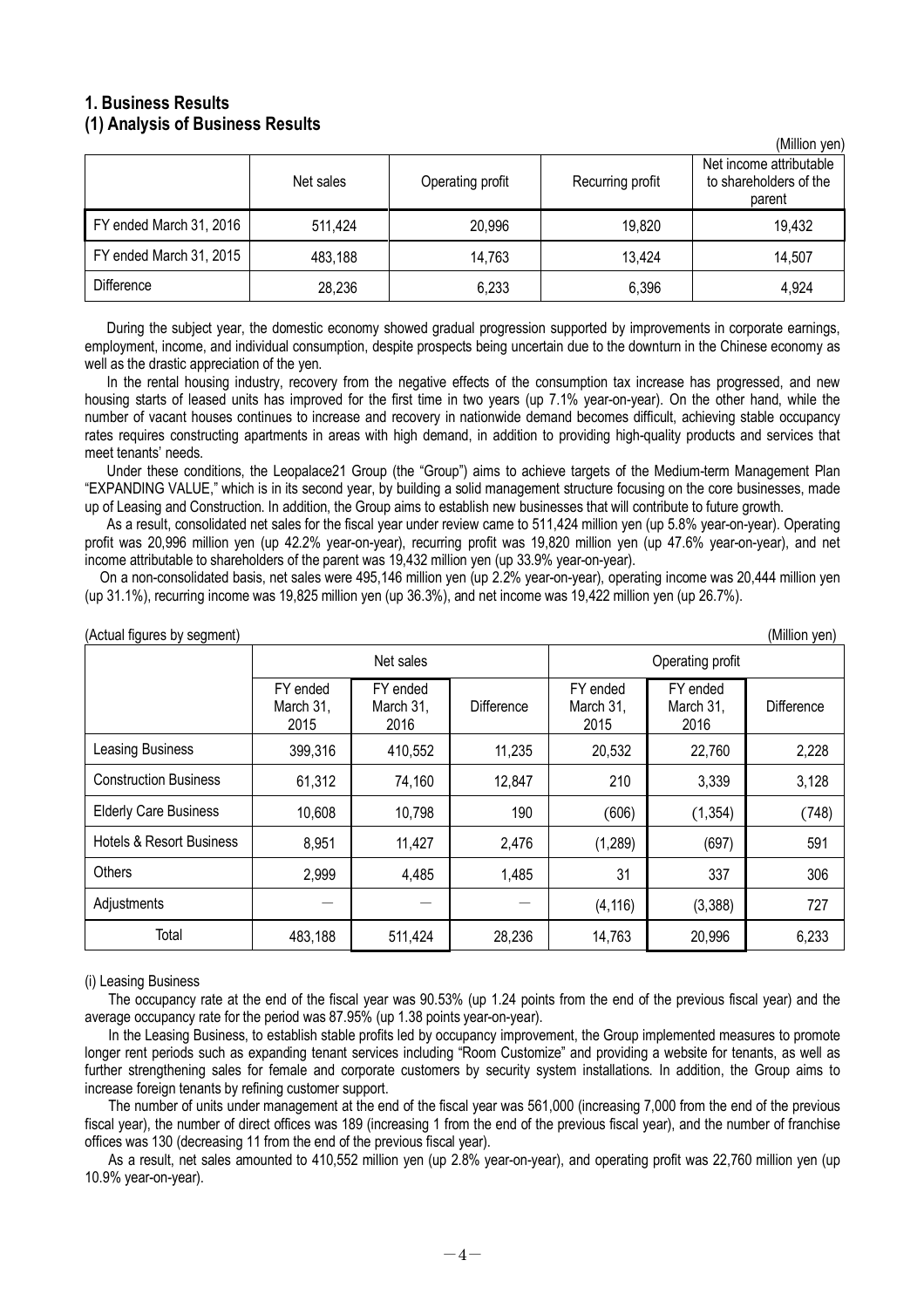#### (ii) Construction Business

Orders received during the subject year were 86,439 million yen (down 1.1% year-on-year) and the orders received outstanding stood at 66,347 million yen (up 14.1% from the end of the previous fiscal year).

In the Construction Business, the Group focused on supplying apartments in metropolitan areas where solid leasing demand is anticipated, as well as providing high quality products with earthquake-resistant and better sound insulation. In addition, the Group implemented a new brand attempting to strengthen product competitiveness and refresh the image of tenants, expanded construction variations based on "ideal land use", and has begun reconsidering suppliers and its product prices to improve profitability.

As a result, net sales came to 74,160 million yen (up 21.0% year-on-year), and operating profit was 3,339 million yen (up 3,128 million yen year-on-year).

#### (iii) Elderly Care Business

Net sales were 10,798 million yen (up 1.8% year-on-year), and operating loss was 1,354 million yen (increasing loss of 748 million yen year-on-year).

#### (iv) Hotels & Resort Business

Net sales of the resort facilities in Guam and hotels in Japan were 11,427 million yen (up 27.7% year-on-year), and operating loss was 697 million yen (decreasing loss of 591 million yen year-on-year).

#### (v) Other Businesses

In Other Businesses such as the small-claims and short-term insurance business, the solar power generation business, and the finance business, net sales were 4,485 million yen (up 49.5% year-on-year), and operating profit was 337 million yen (up 979.3% year-on-year).

#### (Outlook for the next fiscal year)

In the next fiscal year, the Group will strengthen competitiveness mainly in the core business, as well as expand elderly care facilities in cooperation with the Construction Business, and continue to construct and manage serviced apartments and offices in the ASEAN region.

As for the consolidated business results of the fiscal year ending March 2017, we expect sales of 528,000 million yen (up 3.2% year-on-year), operating profit of 22,500 million yen (up 7.2%), recurring profit of 21,500 million yen (up 8.5%), and net income attributable to shareholders of the parent of 18,500 million yen (down 4.8%).

#### **(2) Analysis of Consolidated Financial Position**

(i) Position of Assets, Liabilities, and Net assets

(Million yen) Assets **Net assets** Liabilities **Net assets** As of March 31, 2016 146,211 326,890 180,679 180,679 146,211 As of March 31, 2015 | 308,274 | 181,801 | 126,473 Difference 18,616 (1,122) 19,738

Total assets at the end of the fiscal year increased 18,616 million yen from the end of the previous fiscal year to 326,890 million yen. This was mainly attributable to an increase of 12,821 million yen in cash and cash equivalents, 3,291 million yen in deferred tax assets, 1,536 million yen in leased assets (net), 1,452 million yen in construction in progress, and 1,397 million yen in investment securities, despite a decrease of 1,383 million yen in other accounts receivable and 1,919 million yen in buildings and structures (net).

Total liabilities decreased 1,122 million yen from the end of the previous fiscal year to 180,679 million yen. This primarily reflected a decrease of 17,823 million yen in short-term interest-bearing debt, 5,327 million yen in long and short term advances received, 1,903 million yen in customer advances for projects in progress, and 1,855 million yen in accounts payable for completed projects, despite an increase in long-term interest-bearing debt of 24,159 million yen due to the issuance of corporate bonds and 1,974 million yen in accrued income taxes.

Net assets increased 19,738 million yen from the end of the previous fiscal year to 146,211 million yen, chiefly due to a recording of 19,432 million yen in net income attributable to shareholders of the parent. The ratio of shareholders' equity to assets rose 3.7 points from the end of the previous fiscal year, to 44.7%.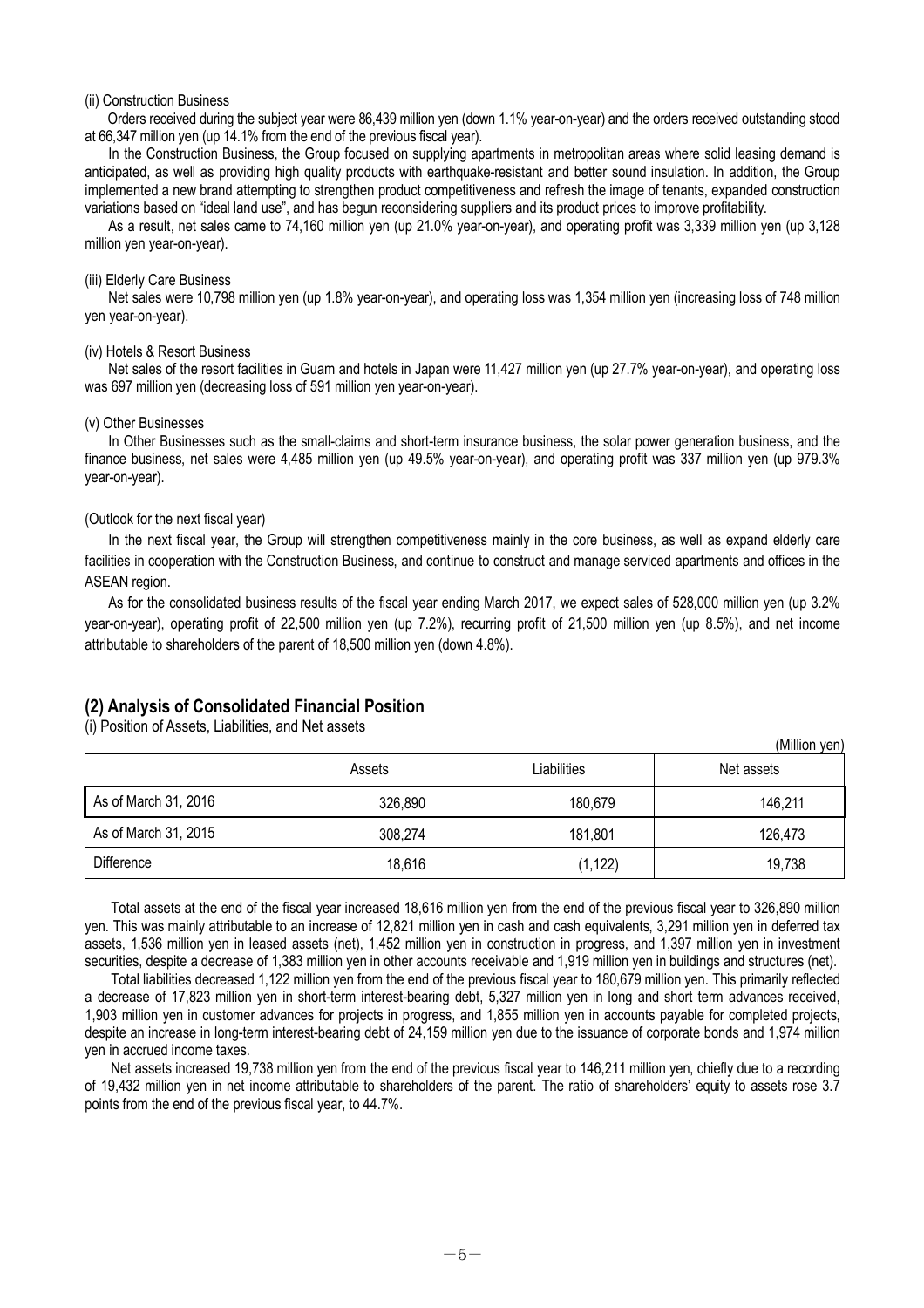#### (ii) Cash flow position

Cash flow from operating activities was a net inflow of 22,104 million yen (an increase of 6,389 million yen in net inflow from the previous fiscal year). This was mainly due to 19,061 million yen of income before taxes and minority interests, and 9,614 million yen of depreciation, despite a decrease in advances received of 5,386 million yen and a decrease in accounts payable of 2,701 million yen.

Cash flow from investing activities was a net outflow of 11,087 million yen (a decrease of 6,462 million yen in net outflow from the previous fiscal year). This was primarily due to payments for the purchase of property, plant and equipment of 9,053 million yen.

Cash flow from financing activities was a net inflow of 1,374 million yen (a decrease of 373 million yen in net inflow from the previous fiscal year). This was chiefly due to proceeds from the issuance of bonds of 18,227 (after deduction of bonds redemption), despite a repayment of debt and finance lease obligations of 16,875 million yen (after deduction of proceeds from debt).

As a result, cash and cash equivalents at the end of the consolidated fiscal year under review stood at 86,826 million yen, an increase of 12,321 million yen from the end of the previous fiscal year.

| <b>INCICICITIVE: ITENUS IN CASH NOW INJUGATORS</b>     |                            |                            |                            |                            |                            |  |  |
|--------------------------------------------------------|----------------------------|----------------------------|----------------------------|----------------------------|----------------------------|--|--|
|                                                        | FY ended<br>March 31, 2012 | FY ended<br>March 31, 2013 | FY ended<br>March 31, 2014 | FY ended<br>March 31, 2015 | FY ended<br>March 31, 2016 |  |  |
| Equity ratio $(\%)$                                    | 12.8                       | 22.2                       | 36.5                       | 41.0                       | 44.7                       |  |  |
| Market price based equity ratio (%)                    | 18.0                       | 32.2                       | 45.3                       | 53.6                       | 54.7                       |  |  |
| Ratio of cash flow to interest-<br>bearing debt (year) |                            | 8.1                        | 2.4                        | 2.8                        | 2.3                        |  |  |
| Interest coverage ratio (ratio)                        |                            | 4.7                        | 9.8                        | 13.8                       | 23.6                       |  |  |

#### (Reference) Trends in cash flow indicators

Equity ratio: Shareholders' equity/assets

Market price based equity ratio: Market capitalization/assets

Ratio of cash flow to interest-bearing debt: Interest-bearing debt/cash flow

Interest coverage ratio: Cash flow/interest paid

(Note 1) Ratios are calculated based on consolidated financial data.

- (Note 2) Market capitalization is calculated as closing price at the end of the fiscal year x shares outstanding at the end of the fiscal year (excluding treasury stock).
- (Note 3) Cash flow is cash flow from operations from the Consolidated Statements of Cash Flow. Interest-bearing debt is all of the debt noted on the Consolidated Balance Sheets on which interest is being paid.
- (Note 4) The ratio of cash flow to interest-bearing debt and the interest coverage ratio for the fiscal years ended March 2012 is not shown because cash flow from operating activities was negative in that particular year.

## **(3) Fundamental Policy on the Distribution of Earnings and Dividends for the Fiscal Year under Review and Next Fiscal Year**

To increase shareholders' value, the Company will not only distribute profit earned from business measures in the form of dividends, but will maximize mid- to long-term corporate value and increase EPS (earnings per share) through investments in matters such as real estate, overseas businesses, mergers and acquisitions, IT, and research and development. Concerning the dividend payout ratio, the Company will set a medium-term goal of 30% (in respect to consolidated net income), in addition to maintaining a stable dividend.

For the subject fiscal year, the Company plans to pay a year-end dividend of 10 yen, the first dividend in seven years.

For the next fiscal year, the Company plans a mid-term dividend of 10 yen, a year-end dividend of 12 yen, with a total of 22 yen.

## **(4) Business and Other Risks**

Listed below are the principal risks that we believe could affect the Leopalace21 Group's business performance and financial position. However, this list is not all-inclusive and does not cover all the risks that could affect Group businesses. All forward-looking statements included herein reflect the judgment of the Leopalace21 Group management as of the end of the consolidated fiscal term under review.

#### 1. Revenue-related Risk

Leopalace21 apartments are primarily utilized by single persons, and corporate contracts typically involve short-term leases of apartments for use as company dormitories by workers travelling on company business. As a result, changes in the performance of the overall economy and corporate business results could affect employment rates or the demand for business trips, and this could negatively impact occupancy rates at the Company's apartments.

In addition, we have included in our forecasts all contracted orders for apartment construction, however the possibility that the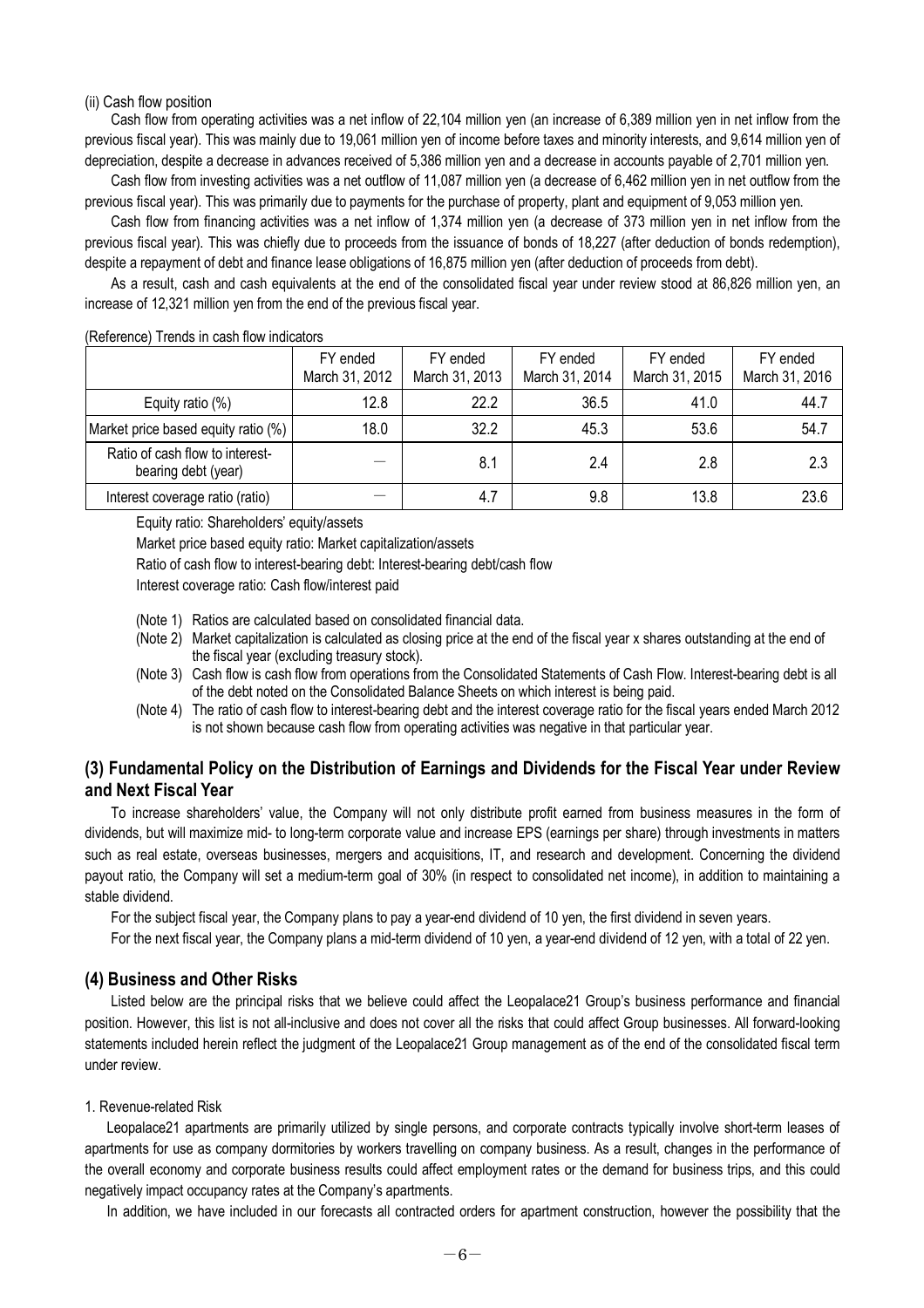client may not be able to obtain the necessary financing or loans from a financial institution is an important risk factor. Changes in the willingness of financial institutions to provide credit, changes in the assessed value of real estate to be used as collateral, and fluctuations in interest rates could affect Company revenues and adversely affect the Company's business results.

#### 2. Cost of Sales

Based on the Company's apartment construction contract, the Company concludes a master lease agreement with apartment owners to lease back the constructed apartment for a period of time and at a rent level that are both fixed at the time the contract is concluded. Therefore, fluctuations in the amount of rental income received from tenants during the contract period could adversely affect the Company's profitability.

#### 3. Risks Associated with Tangible Fixed Assets and Real Estate Held for Resale

Impairment losses or appraisal losses due to declines in the current market value of marketable securities, property for sale, fixed assets, or other assets could adversely affect the Company's business performance as well as its financial position. Moreover, with regard to the Company's hotel and resort related businesses, there will be a continuing need for regular investments in facility replacement and renewal. As a result, changes in depreciation expenses could have an effect on the Company's business performance.

#### 4. Loan Losses, and Reserve for Bad Debt

The Company conducts financing activities, and carries on its books a balance for operating loans receivable comprising apartment construction loans and real estate equity loans. The Company also may guarantee the housing loans and membership fee loans offered to its customers by financial institutions. Apartment and other loans where repayment has become doubtful are accounted for separately as doubtful receivables (tangible), and a reserve is made for bad debt in each such case; however, our business results could be affected if amounts of uncollectible debt should increase, or if we should be obliged to honor claims pertaining to these loan guarantees.

#### 5. Reserve for Apartment Vacancy Loss

In order to prepare for a risk of losses due to an increase in apartment vacancies, Leopalace21 has established a "Reserve for apartment vacancy loss" reserve fund equal to the amount of loss that may be expected to be incurred during a reasonably estimable period. The amount of this reserve is based on the rent levels set for individual leased units, the number of households, and occupancy rate forecasts calculated for each apartment building. Should any of these figures fall below the estimated values it could become necessary to increase the amount of the reserve, and this could adversely affect the results of the Company's leasing business.

#### 6. Leasehold Deposits and Guarantee Deposits

Leopalace21 has long-term deposits from property owners held as an advance for apartment repair and renovation. These consist mainly of deposits received from property owners as a portion of future repair and renovation expenses, following the dissolution of Leopalace21 Owners Mutual Insurance Association. Leopalace21 makes a concerted effort as a leasing business operator to ensure the soundness of the apartment maintenance structure, through which properties fully leased from the owner are operated and maintained. However, an unexpected, large-scale repair or renovation could have an impact on Leopalace21's financial position.

Leopalace21 also has deposits for Leopalace Resort memberships related to the Guam resort business, most of which date to the opening of the resort complex in July 1993. The Leopalace21 Group works to increase member usage by improving facilities and member services, but should there be an unexpected number of requests for reimbursement of these deposits, this could have an impact on Leopalace21's financial position.

#### 7. Financial Covenants

Financial covenants have been set on the numerous loan agreements that Leopalace21 has concluded with financial institutions. Accordingly, should consolidated or non-consolidated net assets, consolidated or non-consolidated interest-bearing debt, non-consolidated operating income violate the conditions of a financial covenant, there is a possibility that the Company, at the behest of the financial institution, could forfeit the benefit of the term for corporate bonds or other borrowings, which could have an impact on the Company's operating performance.

#### 8. Information Leaks

The Leopalace21 Group holds a great deal of information, including personal information obtained through the consent of, or as a result of non-disclosure agreements with client companies. To control information security, the Company has drawn up the required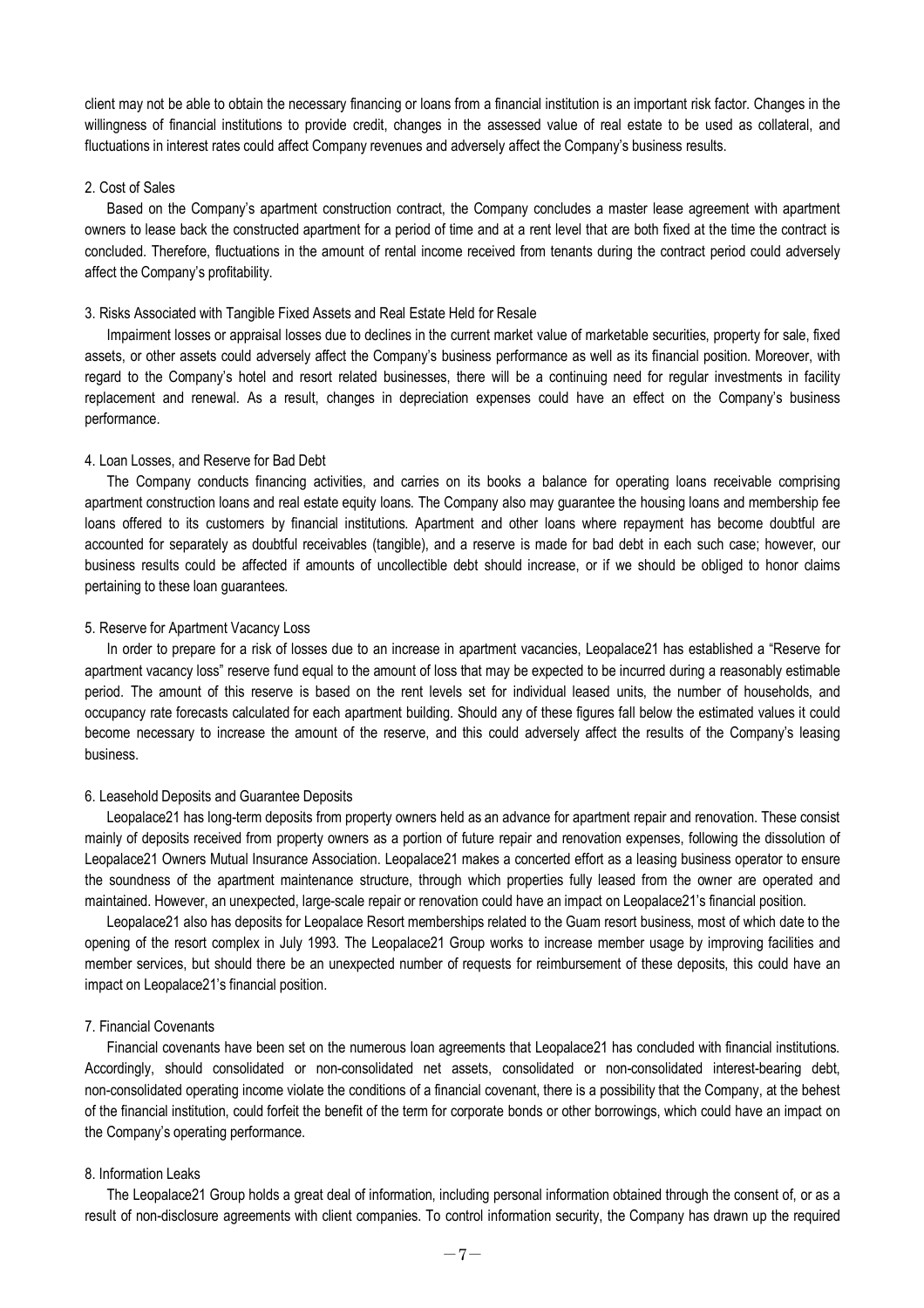information security guidelines, and set up a Compliance Committee to thoroughly educate our executive officers and employees about information security issues. Nevertheless, in the unlikely event that a leak of information of some type should occur, there is a possibility that the Group's reputation could be damaged, and that business performance might be affected.

#### 9. Other Risks

The Group is aware that it incurs a variety of risks in the course of promoting its businesses, and it attempts to prevent, distribute or avoid risk whenever possible. Nevertheless, the Group's business performance and financial position may be affected by changes in economic conditions, the real estate market, the financial and stock markets, legal regulations, natural disasters, and a variety of other factors.

## **2. Management Policy**

## **(1) Fundamental Policy of Company Management**

Following the corporate mission of "Creating New Value," the Company aims to i). create new value unique to the Company through the teamwork of all employees coming up with flexible ideas while focusing on the needs of the present day; ii). continue growth as a company by evolving its products, services, and technology, making the customers' happiness our happiness; and iii). create new value for society by contributing to the creation of an affluent society, as a leading company in the industry.

## **(2) Management Indicator Goals**

The Company has set its financial targets for the fiscal year ending March 31, 2017 at 528,000 million yen for net sales, 22,500 million yen for operating profit, and 18,500 million yen for net income attributable to shareholders of the parent company.

## **(3) Company Management Strategy for the Medium to Long-Term**

The Company aims to build solid management strength based on its fundamental policy of "focusing on core businesses and challenging itself with new business fields" as established in its New Medium-Term Management Plan.

The Company aims to further develop the Leasing Business as a highly profitable business by taking various steps such as improving strong corporate sales, addressing tenant needs through "Room Customize" and security system installations, strengthening efforts for foreign students who demonstrate solid demand, expanding its sales network through new store openings, and reducing costs by reviewing routine property management tasks.

In the Construction Business, the Company will seek a new profit foundation through measures such as supplying apartments in urban areas where a high occupancy rate is expected, offering advanced new products, building high-quality apartments by paying attention to earthquake protection and sound insulation, etc., and expanding the number of orders received for buildings other than apartments such as elderly care, commercial facilities, and built-to-order houses.

During the Medium-Term Management Plan, the Company positions the Elderly Care Business as a growth strategy area and will endeavor to promote the opening of care facilities in cooperation with the Construction Business. As a company-wide measure, the Company will also maintain a low cost structure while strategically investing in costs (personnel, advertising, and sales promotion expenses) necessary to expand future sales and earnings.

## **(4) Issues to be Addressed by the Group**

・Acquisition of individual clients and the promotion of long-term occupancy

With respect to the tenants in the Company's properties under management, corporate clients constitute a rising trend while individual clients constitute a declining trend. The Company's policy is to continue to enhance strong corporate sales; however, taking into consideration the fact that corporate clients are easily impacted by economic cycles, from the perspective of assuring stable sales and earnings, the Company will also strengthen its efforts to take in individual clients and promote long-term occupancy through measures such as implementing advertising and sales campaigns for individual clients, expanding its sales network through new store openings, and providing a variety of services for tenants.

#### ・Improving earnings power and developing new businesses

For the Group to grow sustainably, improving its earnings power in the leasing business and developing new business domains will be necessary. Although the Group has already made efforts to increase its earnings power by enhancing tenant services and implementing measures to increase the value of properties, in addition to implementing a "leased roof solar power generation business" through a solar power generation company, operating the rental housing management business through a joint venture in South Korea, and the local real estate agency business and development of service apartments in countries of ASEAN, the Company will continue to work on developing new business fields, products and services, as well as its revenue base.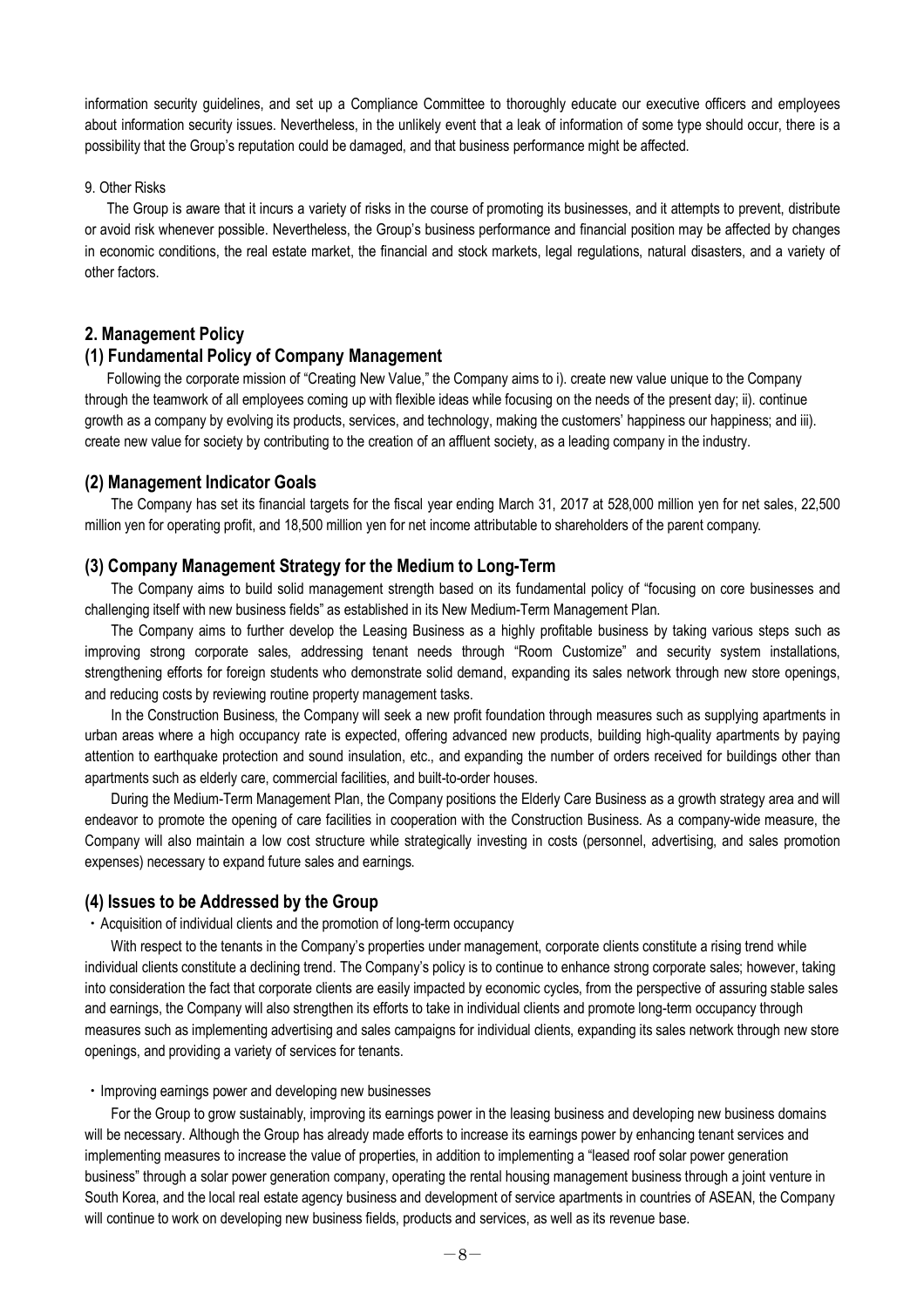## **3. Basic Approach to Selection of Accounting Standards**

The Group has been preparing its consolidated financial statements based on the Japanese Accounting Standard by taking into account the comparability of the consolidated financial statements between terms and between companies.

Moreover, the Group has adopted a policy of giving appropriate consideration to the application of the International Financial Reporting Standards (IFRS) by primarily taking into account the progress of the ratio of foreign shareholders and the trends of domestic companies in the same industry.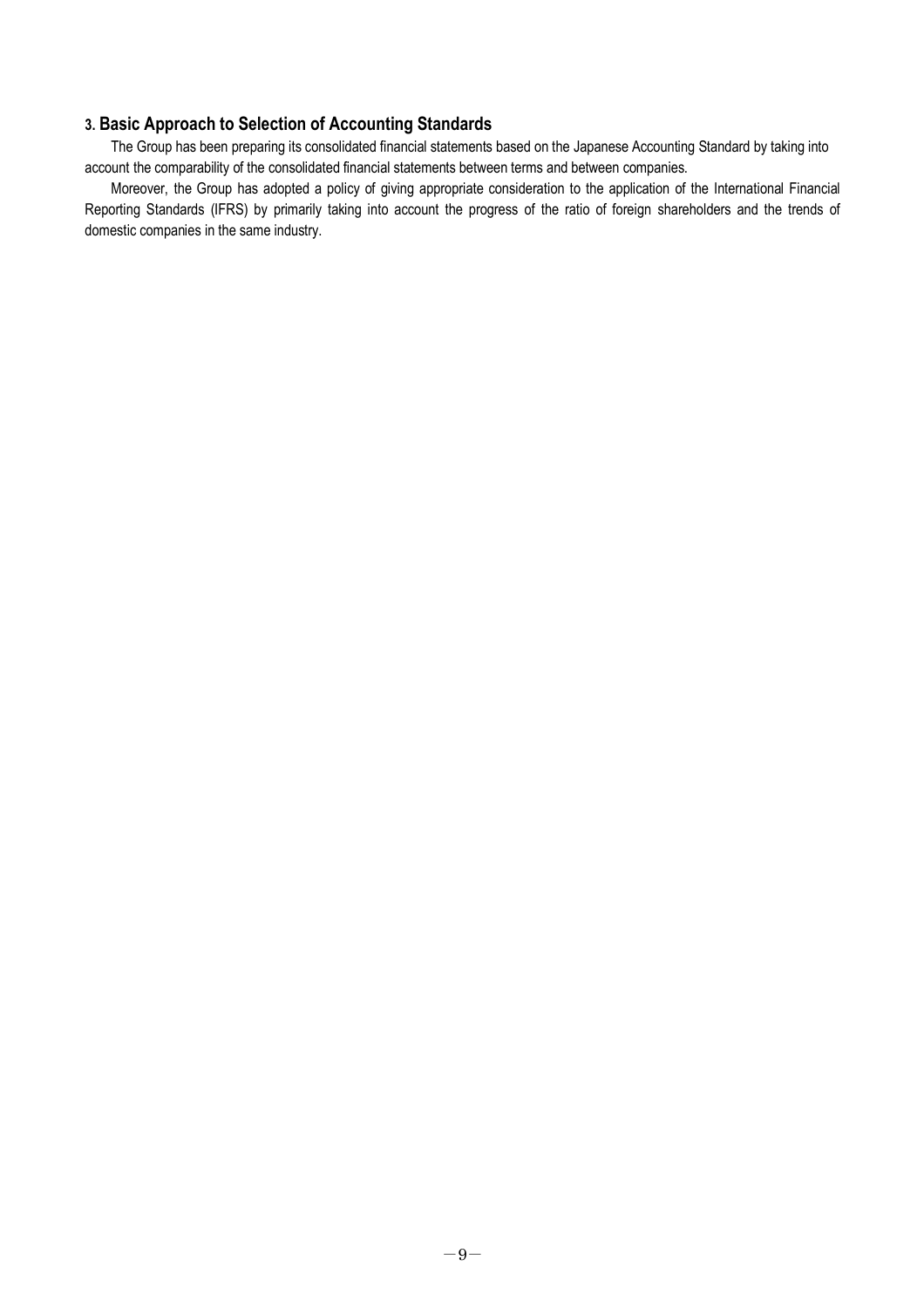## **4. Consolidated Financial Statements**

**(1) Consolidated Balance Sheets**

|                                            |                | (Million yen)  |
|--------------------------------------------|----------------|----------------|
|                                            | March 31, 2016 | March 31, 2015 |
| <assets></assets>                          |                |                |
| <b>Current assets</b>                      |                |                |
| Cash and cash equivalents                  | 88,043         | 75,221         |
| Trade receivables                          | 6,779          | 6,254          |
| Accounts receivable for completed projects | 1,992          | 1,714          |
| Operating loans                            | 885            | 1,135          |
| <b>Securities</b>                          | 880            | 831            |
| Real estate for sale                       | 21             | 21             |
| Payment for construction in progress       | 785            | 647            |
| Raw materials and supplies                 | 588            | 609            |
| Prepaid expenses                           | 2,847          | 3,656          |
| Deferred tax assets                        | 5,659          | 4,447          |
| Other accounts receivable                  | 1,630          | 3,013          |
| Others                                     | 4,283          | 4,907          |
| Allowance for doubtful accounts            | (212)          | (199)          |
| <b>Total current assets</b>                | 114,185        | 102,263        |
| <b>Non-current assets</b>                  |                |                |
| Property, plant, and equipment             |                |                |
| Buildings and structures                   | 130,653        | 130,100        |
| Accumulated depreciation                   | (72, 673)      | (70, 200)      |
| Net                                        | 57,979         | 59,899         |
| Machinery, equipment, and vehicles         | 23,369         | 20,259         |
| Accumulated depreciation                   | (7, 264)       | (5, 143)       |
| Net                                        | 16,105         | 15,115         |
| Land                                       | 84,241         | 83,289         |
| Leased assets                              | 17,663         | 14,809         |
| Accumulated depreciation                   | (8, 246)       | (6,928)        |
| Net                                        | 9,417          | 7,880          |
| Construction in progress                   | 2,444          | 992            |
| Others                                     | 11,850         | 12,065         |
| Accumulated depreciation                   | (10,001)       | (9, 811)       |
| Net                                        | 1,848          | 2,253          |
| Total property, plant, and equipment       | 172,036        | 169,430        |
| Intangible fixed assets                    |                |                |
| Goodwill                                   | 1,530          | 1,684          |
| <b>Others</b>                              | 7,804          | 7,210          |
| Total intangible fixed assets              | 9,334          | 8,894          |
| Investments and other assets               |                |                |
| Investment securities                      | 8,230          | 6,832          |
| Long-term loans                            | 544            | 540            |
| <b>Bad debts</b>                           | 1,256          | 1,297          |
| Long-term prepaid expenses                 | 3,686          | 3,416          |
| Deferred tax assets                        | 16,734         | 14,654         |
| <b>Others</b>                              | 2,232          | 2,905          |
| Allowance for doubtful accounts            | (2,023)        | (2,085)        |
| Total investments and other assets         | 30,661         | 27,561         |
| <b>Total non-current assets</b>            | 212,033        | 205,887        |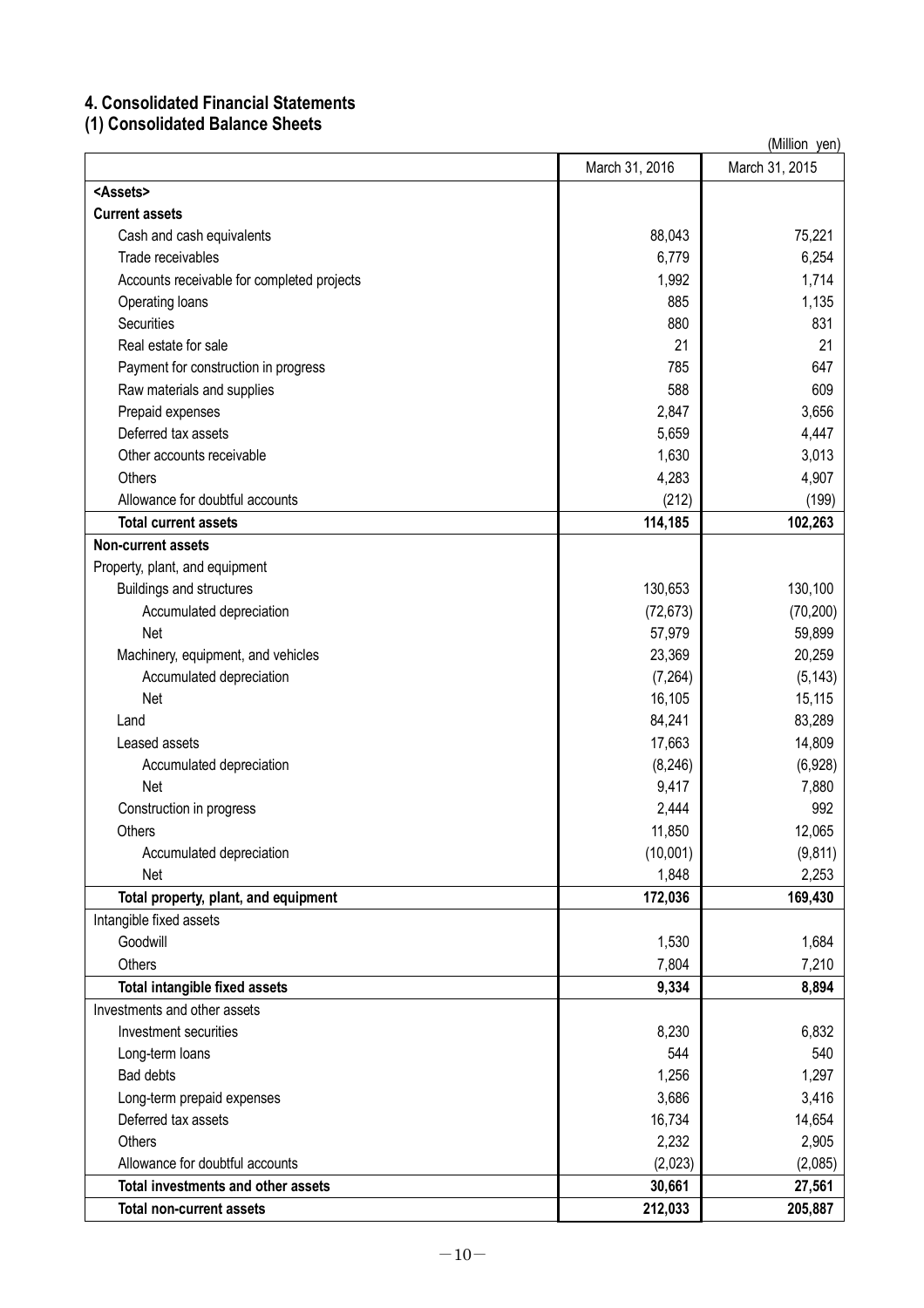|                                 | March 31, 2016 | March 31, 2015 |
|---------------------------------|----------------|----------------|
| Deferred assets                 |                |                |
| Allowance for doubtful accounts | 671            | 123            |
| <b>Total deferred assets</b>    | 671            | 123            |
| <b>Total assets</b>             | 326,890        | 308,274        |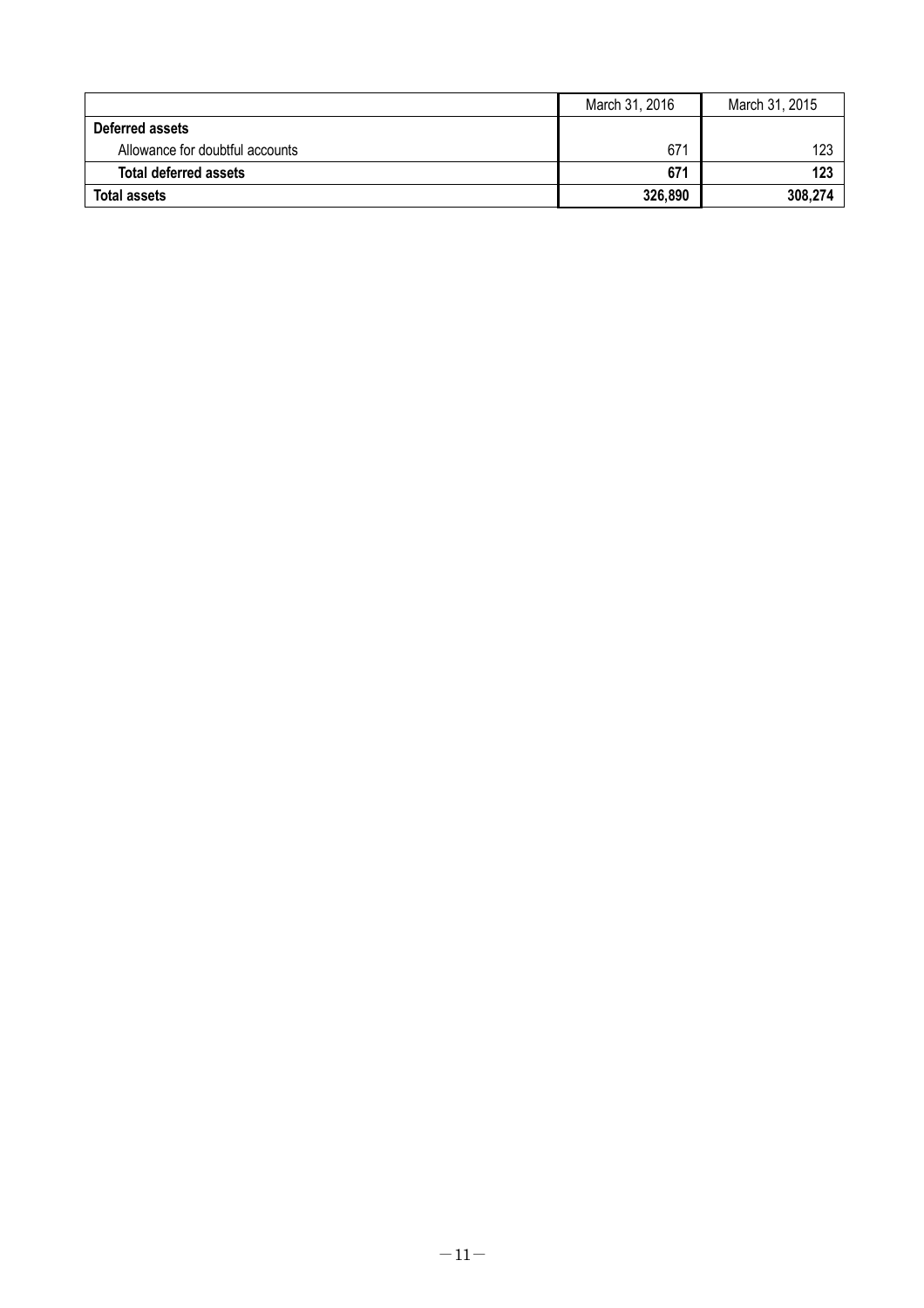|                                                        |                | (Million yen)  |
|--------------------------------------------------------|----------------|----------------|
|                                                        | March 31, 2016 | March 31, 2015 |
| <liabilities></liabilities>                            |                |                |
| <b>Current liabilities</b>                             |                |                |
| Accounts payable                                       | 2,606          | 2,803          |
| Accounts payable for completed projects                | 12,193         | 14,049         |
| Short-term borrowings                                  | 265            | 60             |
| Long-term debt due within one year                     | 1,412          | 23,005         |
| Bonds due within one year                              | 4,326          | 1,460          |
| Lease obligations                                      | 3,054          | 2,355          |
| Accounts payable-other                                 | 19,229         | 18,466         |
| Accrued expenses                                       | 5              | 13             |
| Accrued income taxes                                   | 2,919          | 944            |
| Advances received                                      | 38,701         | 40,781         |
| Customer advances for projects in progress             | 5,026          | 6,930          |
| Reserve for warranty obligations on completed projects | 447            | 404            |
| Reserve for fulfillment of guarantees                  | 860            | 700            |
| Asset retirement obligations                           | 34             | 41             |
| Others                                                 | 4,301          | 4,504          |
| <b>Total current liabilities</b>                       | 95,384         | 116,521        |
| <b>Non-current liabilities</b>                         |                |                |
| <b>Bonds</b>                                           | 20,001         | 3,960          |
| Long-term debt                                         | 14,106         | 7,196          |
| Lease obligations                                      | 7,659          | 6,450          |
| Long-term advances received                            | 18,950         | 22,198         |
| Lease/guarantee deposits received                      | 7,516          | 8,019          |
| Deferred tax liabilities                               | 208            | 253            |
| Reserve for apartment vacancy loss                     | 3,802          | 5,280          |
| Liability for retirement benefit                       | 10,224         | 9,351          |
| Asset retirement obligations                           | 69             | 76             |
| <b>Others</b>                                          | 2,754          | 2,492          |
| Total non-current liabilities                          | 85,294         | 65,279         |
| <b>Total liabilities</b>                               | 180,679        | 181,801        |
| <net assets=""></net>                                  |                |                |
| Shareholders' equity                                   |                |                |
| Common stock                                           | 75,282         | 75,282         |
| Capital surplus                                        | 45,235         | 51,501         |
| Retained earnings                                      | 26,125         | 427            |
| Treasury stock                                         | (3,660)        | (3,660)        |
| Total shareholders' equity                             | 142,982        | 123,550        |
| Accumulated other comprehensive income                 |                |                |
| Net unrealized gains on "other securities"             | 435            | 379            |
| Foreign currency translation adjustments               | 3,651          | 3,545          |
| Remeasurements of defined benefit plans                | (895)          | (1,021)        |
| Total accumulated other comprehensive income           | 3,190          | 2,904          |
| Share subscription rights                              | 18             | 18             |
| <b>Non-controlling interests</b>                       | 20             | 0              |
| <b>Total net assets</b>                                | 146,211        | 126,473        |
| <b>Total liabilities and net assets</b>                | 326,890        | 308,274        |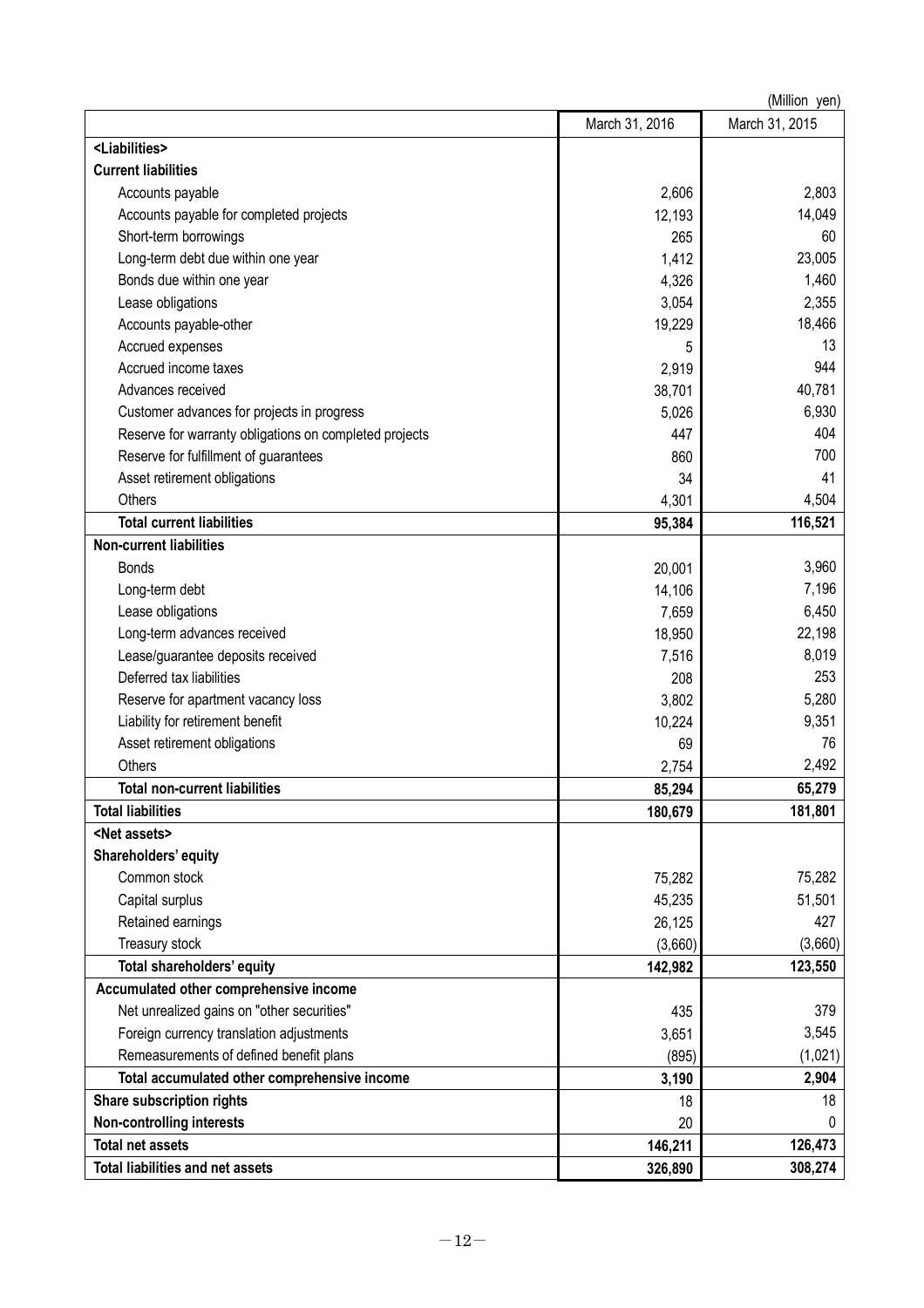## **(2) Consolidated Statements of Operations and Consolidated Statements of Comprehensive Income**

Consolidated Statements of Operations

|                                                     |                       | (Million yen)         |
|-----------------------------------------------------|-----------------------|-----------------------|
|                                                     | FY ended              | FY ended              |
|                                                     | March 31, 2016        | March 31, 2015        |
| <b>Net sales</b>                                    | (Apr. 2015-Mar. 2016) | (Apr. 2014-Mar. 2015) |
| Sales from Leasing Business                         | 410,552               | 399,316               |
| <b>Sales from Construction Business</b>             | 74,160                | 61,312                |
| Sales from Other Business                           | 26,712                | 22,559                |
| <b>Total net sales</b>                              | 511,424               | 483,188               |
| <b>Cost of sales</b>                                |                       |                       |
| Cost of Leasing Business                            | 344,246               | 337,339               |
| <b>Cost of Construction Business</b>                | 54,236                | 49,605                |
| <b>Cost of Other Business</b>                       | 24,122                | 20,487                |
| <b>Total cost of sales</b>                          | 422,604               | 407,433               |
| <b>Gross profit</b>                                 | 88,820                | 75,755                |
| Selling, general, and administrative expenses       |                       |                       |
| Advertising expenses                                | 3,786                 | 3,657                 |
| Sales commission expense                            | 2,688                 | 2,725                 |
| Transfer to reserve for bad debt                    | 59                    | (36)                  |
| Directors' compensation                             | 474                   | 409                   |
| Salary and bonuses                                  | 31,436                | 27,297                |
| Retirement benefit cost                             | 1,182                 | 960                   |
| Rent expense                                        | 2,709                 | 2,425                 |
| Depreciation and amortization                       | 1,981                 | 1,765                 |
| Taxes and public charges                            | 4,521                 | 4,227                 |
| Other                                               | 18,984                | 17,561                |
| Total selling, general, and administrative expenses | 67,823                | 60,992                |
| <b>Operating profit</b>                             | 20,996                | 14,763                |
| Non-operating income                                |                       |                       |
| Interest income                                     | 43                    | 40                    |
| Dividend income                                     | 77                    | 83                    |
| Valuation gains of investment securities            | 77                    |                       |
| Foreign exchange gain                               |                       | 52                    |
| Gain from amortization of deposits payable          | 102                   |                       |
| Compensation income                                 | 61                    |                       |
| Refunds of fixed asset tax                          |                       | 88                    |
| Other                                               | 153                   | 225                   |
| <b>Total non-operating income</b>                   | 517                   | 491                   |
| Non-operating expenses                              |                       |                       |
| Interest expenses                                   | 944                   | 1,143                 |
| Commission fee                                      | 171                   | 461                   |
| Foreign exchange losses                             | 267                   |                       |
| Equity in losses of affiliated companies            | 9                     | 8                     |
| Other                                               | 300                   | 216                   |
| <b>Total non-operating expenses</b>                 | 1,693                 | 1,830                 |
| <b>Recurring profit</b>                             | 19,820                | 13,424                |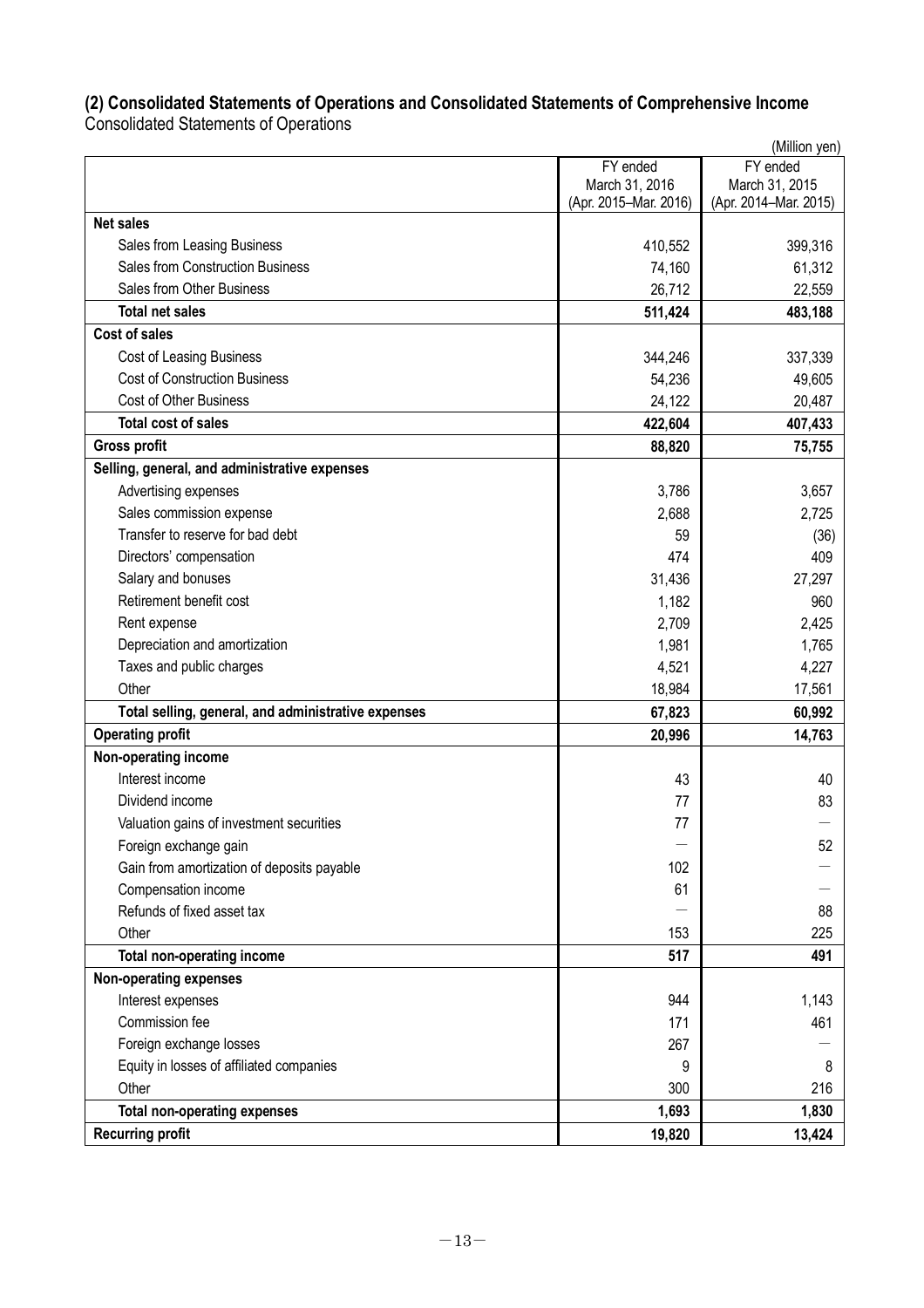|                                                     |                       | (Million yen)         |
|-----------------------------------------------------|-----------------------|-----------------------|
|                                                     | FY ended              | FY ended              |
|                                                     | March 31, 2016        | March 31, 2015        |
|                                                     | (Apr. 2015-Mar. 2016) | (Apr. 2014-Mar. 2015) |
| <b>Extraordinary income</b>                         |                       |                       |
| Gain on sales of property, plant and equipment      | 26                    | 6                     |
| Total extraordinary income                          | 26                    | 6                     |
| <b>Extraordinary losses</b>                         |                       |                       |
| Loss on sale of property, plant and equipment       |                       |                       |
| Loss on retirement of property, plant and equipment | 147                   | 309                   |
| Loss on evaluation of investment securities         | 19                    |                       |
| Impairment loss                                     | 616                   | 224                   |
| <b>Total extraordinary losses</b>                   | 785                   | 534                   |
| Income before taxes and other adjustments           | 19,061                | 12,896                |
| $lncome$ taxes $-$ current                          | 2,999                 | 1,016                 |
| Income taxes - refund                               | (19)                  | (0)                   |
| Income taxes - deferred                             | (3, 347)              | (2,613)               |
| <b>Total income taxes</b>                           | (368)                 | (1, 597)              |
| Income before minority interests                    | 19,429                | 14,494                |
| <b>Minority stockholders' loss</b>                  | (2)                   | (13)                  |
| Net income                                          | 19,432                | 14,507                |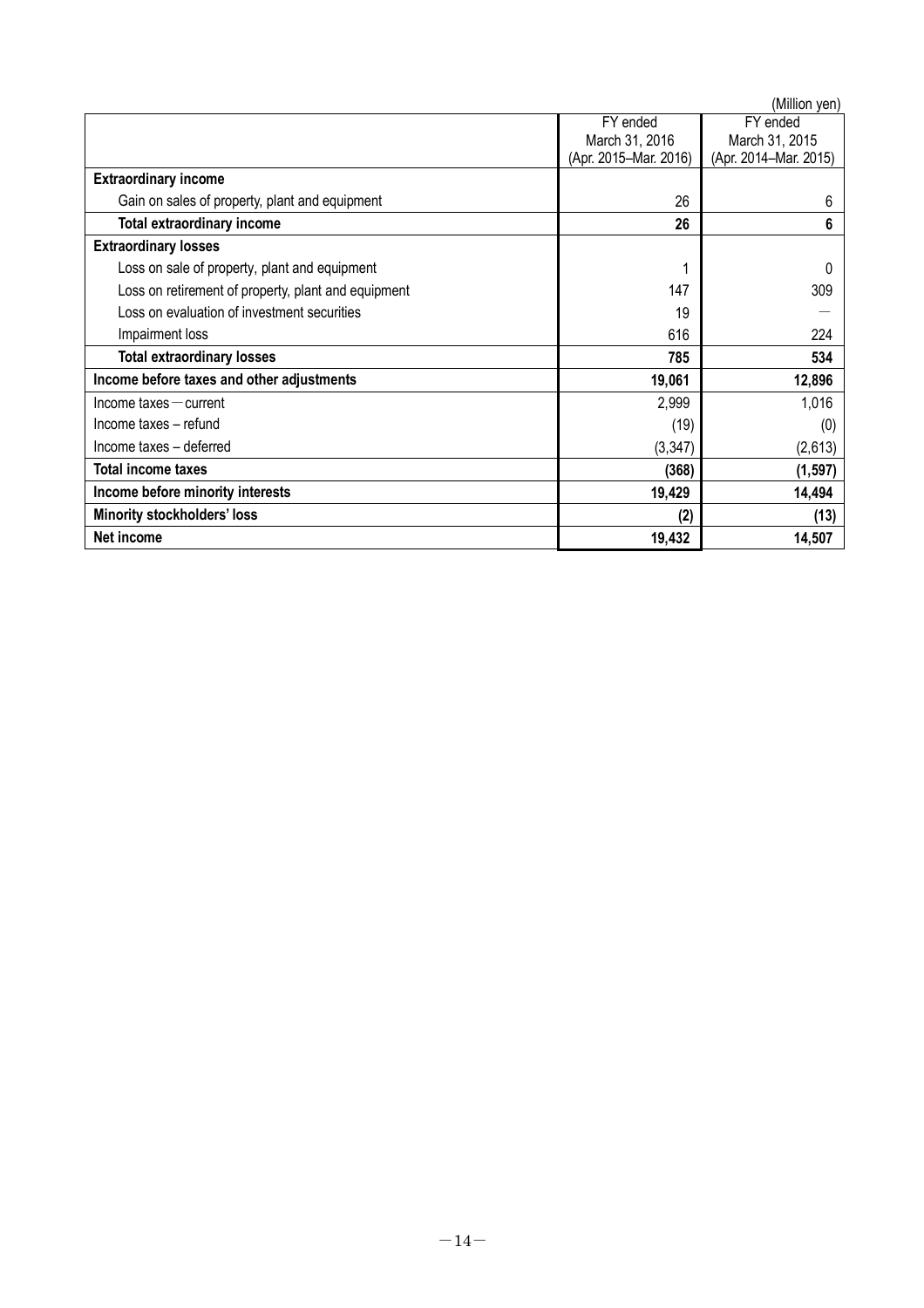## Consolidated Statements of Comprehensive Income

|                                                                 |                       | (Million yen)         |
|-----------------------------------------------------------------|-----------------------|-----------------------|
|                                                                 | FY ended              | FY ended              |
|                                                                 | March 31, 2016        | March 31, 2015        |
|                                                                 | (Apr. 2015-Mar. 2016) | (Apr. 2014-Mar. 2015) |
| Net income                                                      | 19,429                | 14,494                |
| Other comprehensive income                                      |                       |                       |
| Net unrealized gains on "other securities"                      | 55                    | (47)                  |
| <b>Translation adjustments</b>                                  | 107                   | 5,660                 |
| Remeasurements of defined benefit plans                         | 125                   | (205)                 |
| Share of other comprehensive income of associates               | (1)                   |                       |
| Total other comprehensive income                                | 286                   | 5,409                 |
| <b>Comprehensive income</b>                                     | 19,716                | 19,904                |
| (Breakdown)                                                     |                       |                       |
| Comprehensive income attributable to shareholders of the parent | 19,718                | 19,917                |
| Comprehensive income attributable to non-controlling interests  | (2)                   | (13)                  |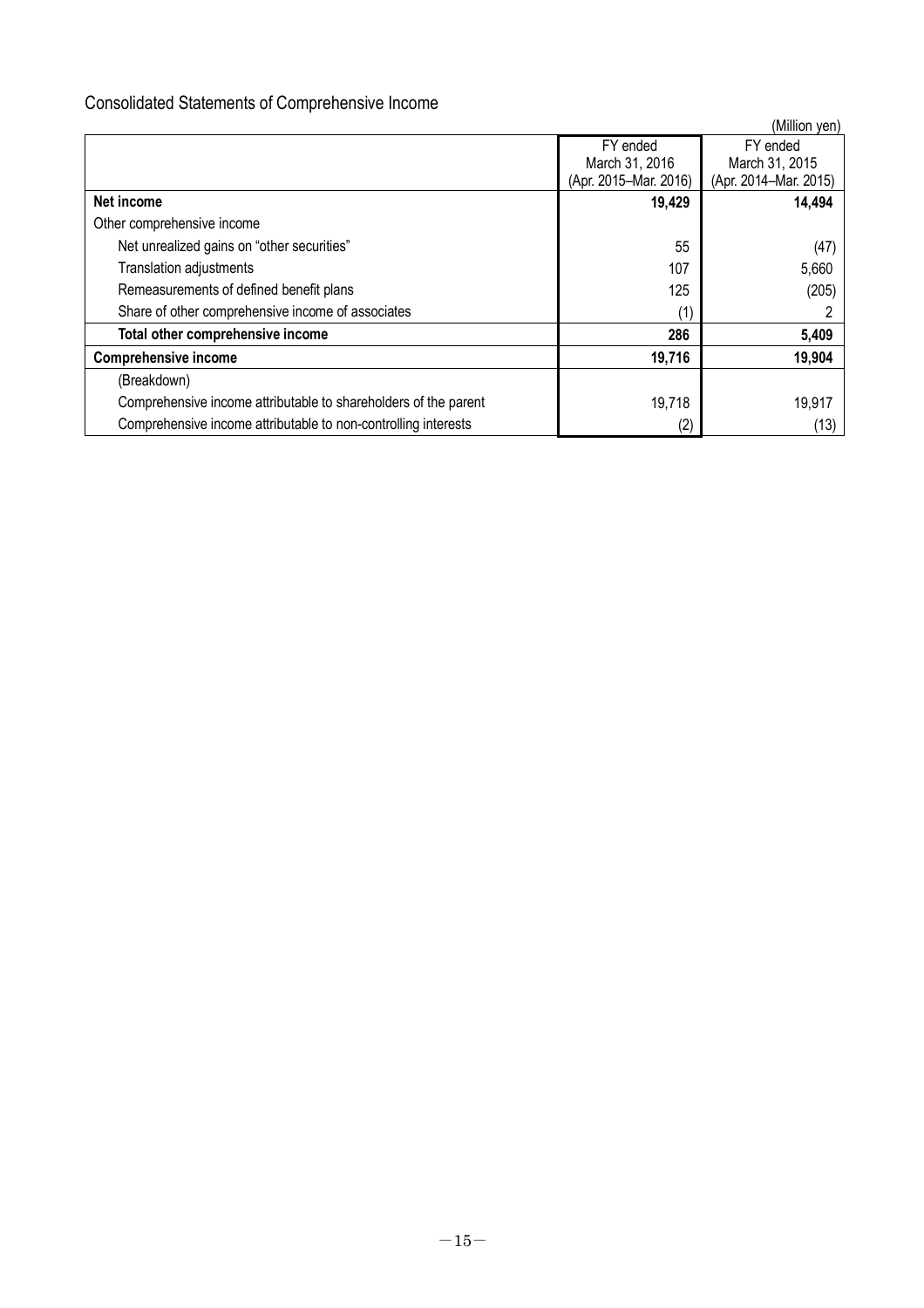## **(3) Consolidated Statements of Changes in Net Assets**

## **Fiscal year ended March 31, 2015 (April 2014–March 2015)**

|                                                              |              |                 |                      |                | (Million yen) |
|--------------------------------------------------------------|--------------|-----------------|----------------------|----------------|---------------|
|                                                              |              |                 | Shareholders' equity |                |               |
|                                                              | Common stock | Capital surplus | Retained earnings    | Treasury stock | Total         |
| Balance at the previous<br>year-end                          | 75,282       | 51,501          | (15, 788)            | (3,660)        | 107,334       |
| Cumulative effects of<br>changes in accounting<br>policies   |              |                 | 1,708                |                | 1,708         |
| Restated balance after<br>changes in accounting<br>policies  | 75,282       | 51,501          | (14,080)             | (3,660)        | 109,042       |
| Change in the fiscal year                                    |              |                 |                      |                |               |
| Deficit disposition                                          |              |                 |                      |                |               |
| Net income                                                   |              |                 | 14,507               |                | 14,507        |
| Acquisition of treasury<br>stock                             |              |                 |                      | (0)            | (0)           |
| Disposal of treasury stock                                   |              |                 |                      |                |               |
| Changes in items other<br>than shareholders' equity<br>(net) |              |                 |                      |                |               |
| Total change in the fiscal<br>year                           |              |                 | 14,507               | (0)            | 14,507        |
| Balance at the current<br>year-end                           | 75,282       | 51,501          | 427                  | (3,660)        | 123,550       |

|                                                              |                                                  | Accumulated other comprehensive income            |                                               |          |                                 |                       |                     |
|--------------------------------------------------------------|--------------------------------------------------|---------------------------------------------------|-----------------------------------------------|----------|---------------------------------|-----------------------|---------------------|
|                                                              | Net unrealized<br>gains on "other<br>securities" | Foreign<br>currency<br>translation<br>adjustments | Remeasurements<br>of defined benefit<br>plans | Total    | Share<br>subscription<br>rights | Minority<br>interests | Total net<br>assets |
| Balance at the previous<br>vear-end                          | 427                                              | (2, 116)                                          | (815)                                         | (2, 504) | 18                              | 13                    | 104,860             |
| Cumulative effects of<br>changes in accounting<br>policies   |                                                  |                                                   |                                               |          |                                 |                       | 1,708               |
| Restated balance after<br>changes in accounting<br>policies  | 427                                              | (2, 116)                                          | (815)                                         | (2, 504) | 18                              | 13                    | 106,568             |
| Change in the fiscal year                                    |                                                  |                                                   |                                               |          |                                 |                       |                     |
| Deficit disposition                                          |                                                  |                                                   |                                               |          |                                 |                       |                     |
| Net income                                                   |                                                  |                                                   |                                               |          |                                 |                       | 14,507              |
| Acquisition of treasury<br>stock                             |                                                  |                                                   |                                               |          |                                 |                       | (0)                 |
| Disposal of treasury stock                                   |                                                  |                                                   |                                               |          |                                 |                       |                     |
| Changes in items other<br>than shareholders' equity<br>(net) | (47)                                             | 5,662                                             | (205)                                         | 5,409    |                                 | (13)                  | 5,396               |
| Total change in the fiscal<br>vear                           | (47)                                             | 5,662                                             | (205)                                         | 5,409    |                                 | (13)                  | 19,904              |
| Balance at the current<br>year-end                           | 379                                              | 3,545                                             | (1,021)                                       | 2,904    | 18                              | 0                     | 126,473             |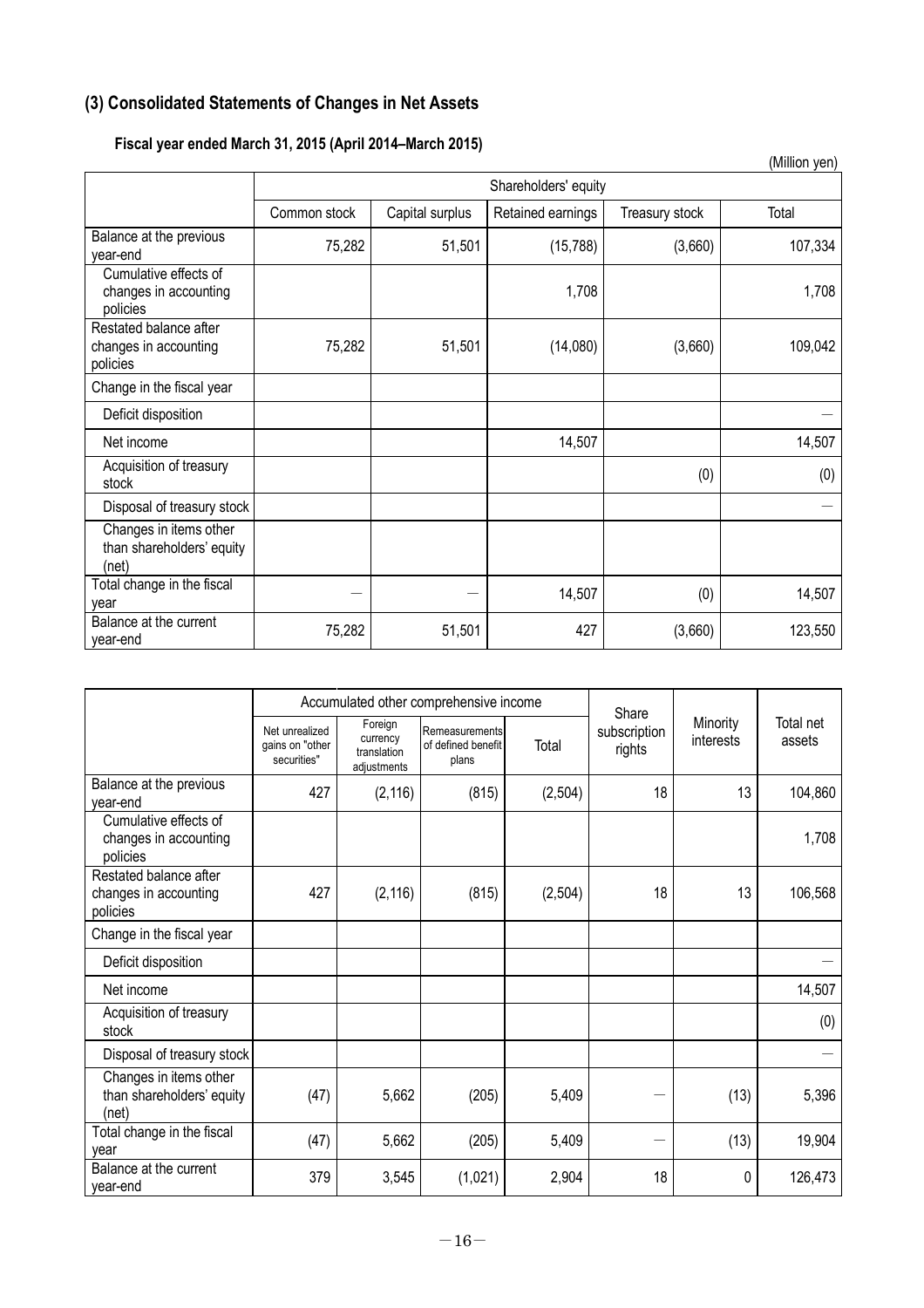## **Fiscal year ended March 31, 2016 (April 2015–March 2016)**

|                                                              |              |                 |                      |                | (Million yen) |
|--------------------------------------------------------------|--------------|-----------------|----------------------|----------------|---------------|
|                                                              |              |                 | Shareholders' equity |                |               |
|                                                              | Common stock | Capital surplus | Retained earnings    | Treasury stock | Total         |
| Balance at the previous<br>vear-end                          | 75,282       | 51,501          | 427                  | (3,660)        | 123,550       |
| Cumulative effects of<br>changes in accounting<br>policies   |              |                 |                      |                |               |
| Restated balance after<br>changes in accounting<br>policies  | 75,282       | 51,501          | 427                  | (3,660)        | 123,550       |
| Change in the fiscal year                                    |              |                 |                      |                |               |
| Deficit disposition                                          |              | (6, 266)        | 6,266                |                |               |
| Net income                                                   |              |                 | 19,432               |                | 19,432        |
| Acquisition of treasury<br>stock                             |              |                 |                      | (0)            | (0)           |
| Disposal of treasury stock                                   |              |                 |                      |                |               |
| Changes in items other<br>than shareholders' equity<br>(net) |              |                 |                      |                |               |
| Total change in the fiscal<br>vear                           |              | (6, 266)        | 25,698               | (0)            | 19,431        |
| Balance at the current<br>year-end                           | 75,282       | 45,235          | 26,125               | (3,660)        | 142,982       |

|                                                              | Accumulated other comprehensive income           |                                                   |                                               |       | Share                  |                       |                     |
|--------------------------------------------------------------|--------------------------------------------------|---------------------------------------------------|-----------------------------------------------|-------|------------------------|-----------------------|---------------------|
|                                                              | Net unrealized<br>gains on "other<br>securities" | Foreign<br>currency<br>translation<br>adjustments | Remeasurements<br>of defined benefit<br>plans | Total | subscription<br>rights | Minority<br>interests | Total net<br>assets |
| Balance at the previous<br>vear-end                          | 379                                              | 3,545                                             | (1,021)                                       | 2,904 | 18                     | 0                     | 126,473             |
| Cumulative effects of<br>changes in accounting<br>policies   |                                                  |                                                   |                                               |       |                        |                       |                     |
| Restated balance after<br>changes in accounting<br>policies  | 379                                              | 3,545                                             | (1,021)                                       | 2,904 | 18                     | 0                     | 126,473             |
| Change in the fiscal year                                    |                                                  |                                                   |                                               |       |                        |                       |                     |
| Deficit disposition                                          |                                                  |                                                   |                                               |       |                        |                       |                     |
| Net income                                                   |                                                  |                                                   |                                               |       |                        |                       | 19,432              |
| Acquisition of treasury<br>stock                             |                                                  |                                                   |                                               |       |                        |                       | (0)                 |
| Disposal of treasury stock                                   |                                                  |                                                   |                                               |       |                        |                       |                     |
| Changes in items other<br>than shareholders' equity<br>(net) | 55                                               | 105                                               | 125                                           | 286   |                        | 20                    | 306                 |
| Total change in the fiscal<br>vear                           | 55                                               | 105                                               | 125                                           | 286   |                        | 20                    | 19,738              |
| Balance at the current<br>year-end                           | 435                                              | 3,651                                             | (895)                                         | 3,190 | 18                     | 20                    | 146,211             |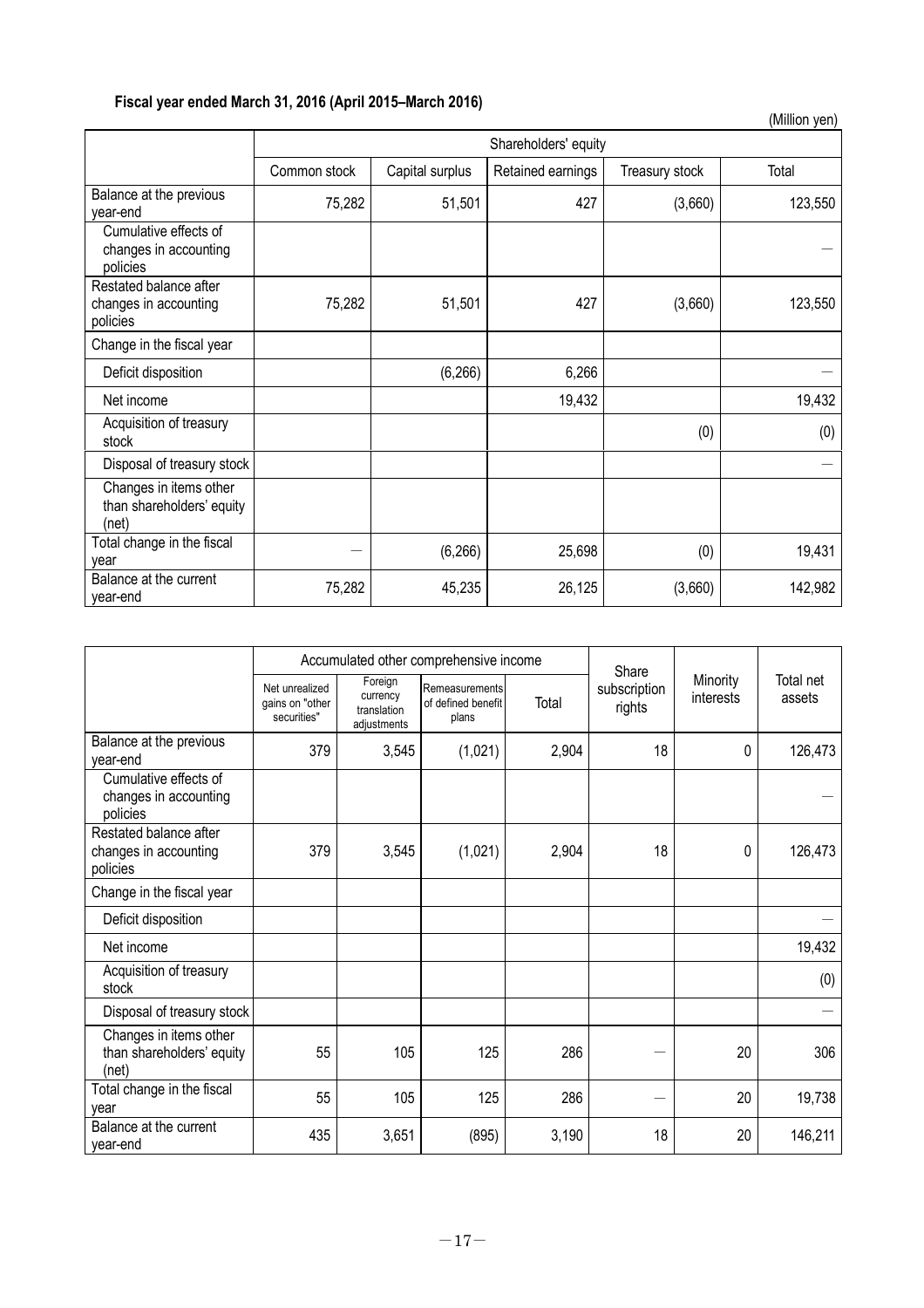## **(4) Consolidated Statements of Cash Flows**

|                                                                   |                       | (Million yen)         |
|-------------------------------------------------------------------|-----------------------|-----------------------|
|                                                                   | FY ended              | FY ended              |
|                                                                   | March 31, 2016        | March 31, 2015        |
| Cash flows from operating activities                              | (Apr. 2015-Mar. 2016) | (Apr. 2014–Mar. 2015) |
| Income before taxes and minority interests                        | 19,061                | 12,896                |
| Depreciation                                                      | 9,614                 | 7,736                 |
| Amortization of goodwill                                          | 154                   |                       |
| Increase (decrease) in reserve for doubtful accounts              | 180                   | 10 <sup>°</sup>       |
| Increase (decrease) in reserve for apartment vacancy loss         | (1, 477)              | (4,072)               |
| Interest and dividend income                                      |                       |                       |
|                                                                   | (121)<br>944          | (124)                 |
| Interest expense                                                  |                       | 1,143                 |
| Foreign exchange loss (gain)                                      | 267                   | (52)                  |
| Equity in losses (earnings) of affiliated companies               | 9                     | 8                     |
| Loss (gain) from evaluation of investment securities              | (58)                  |                       |
| Loss (gain) on sale of property, plant and equipment              | (24)                  | (6)                   |
| Write-offs of property, plant and equipment                       | 147                   | 309                   |
| Impairment loss                                                   | 616                   | 224                   |
| Decrease (increase) in accounts receivable                        | 32                    | (734)                 |
| Decrease (increase) in work in process                            | (138)                 | (80)                  |
| Decrease (increase) in long-term prepaid expenses                 | 643                   | 3,774                 |
| Increase (decrease) in accounts payable                           | (2,701)               | 4,924                 |
| Increase (decrease) in customer advances for projects in progress | (1,903)               | 1,114                 |
| Increase (decrease) in advances received                          | (5,386)               | (9, 572)              |
| Increase (decrease) in guarantee deposits received                | (448)                 | (529)                 |
| Increase (decrease) in accrued consumption taxes                  | 911                   | 982                   |
| Other                                                             | 3,960                 | (124)                 |
| Subtotal                                                          | 24,284                | 17,827                |
| Interest and dividends received                                   | 89                    | 108                   |
| Interest paid                                                     | (937)                 | (1, 139)              |
| Income taxes paid                                                 | (1, 331)              | (1,081)               |
| Net cash provided by operating activities                         | 22,104                | 15,715                |
| Cash flows from investing activities                              |                       |                       |
| Purchase of property, plant and equipment                         | (9,053)               | (15, 532)             |
| Proceeds from sale of property, plant and equipment               | 666                   | 230                   |
| Payment for purchase of intangible assets                         | (754)                 | (998)                 |
| Payment for purchase of investment securities                     | (1, 515)              | (101)                 |
| Proceeds from sale of investment securities                       | 93                    | 86                    |
| Payment for purchase of shares in subsidiaries                    |                       | (812)                 |
| Payment for loans                                                 | (58)                  | (10)                  |
| Proceeds from collection of loans                                 | 21                    | 38                    |
| Payment for deposit of fixed deposits                             | (1, 100)              | (600)                 |
| Proceeds from withdrawal of fixed deposits                        | 600                   | 500                   |
| Other                                                             | 12                    | (349)                 |
| Net cash provided by (used in) investing activities               | (11, 087)             | (17, 550)             |
|                                                                   |                       |                       |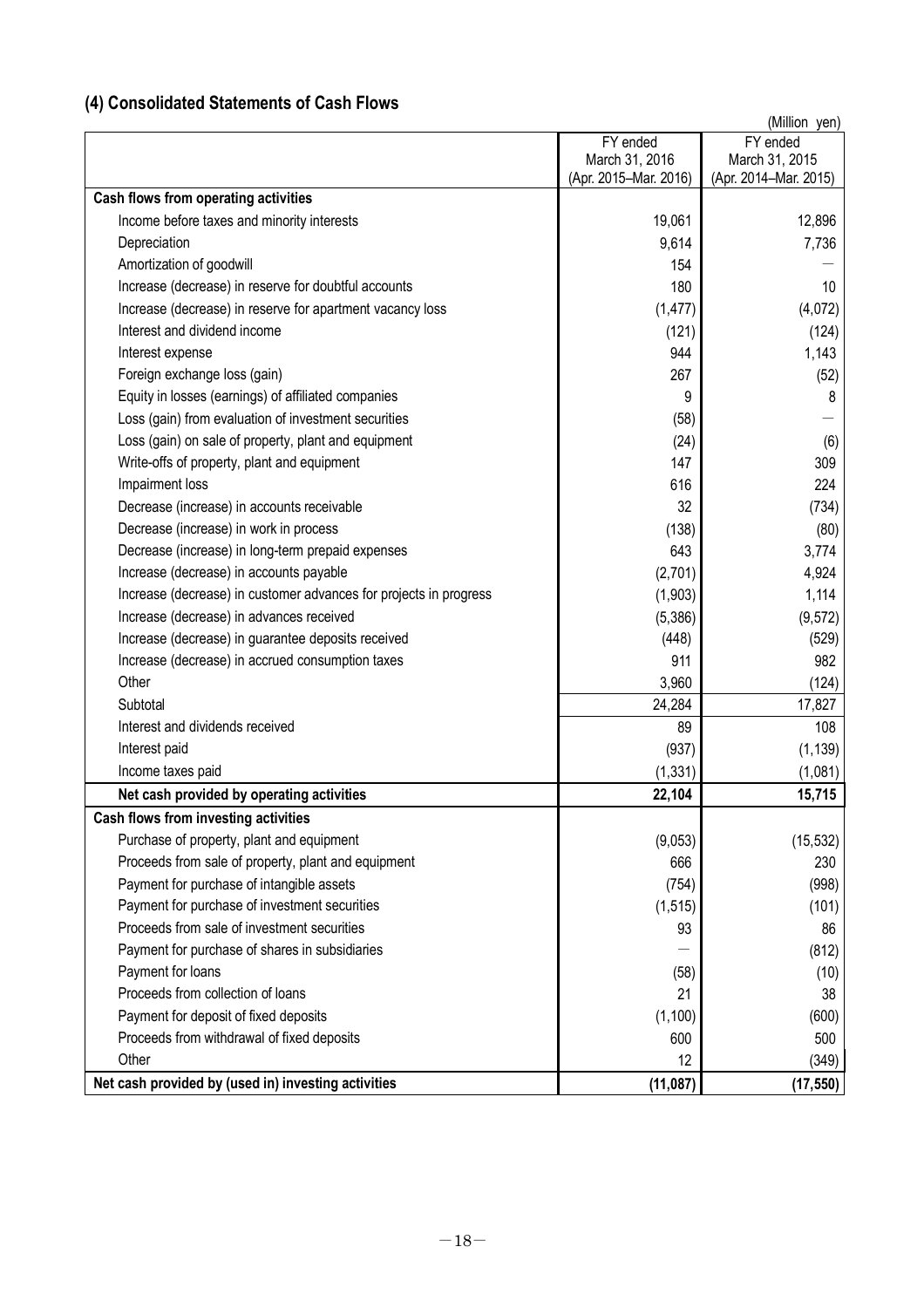|                                                              |                       | (Million yen)         |
|--------------------------------------------------------------|-----------------------|-----------------------|
|                                                              | FY ended              | FY ended              |
|                                                              | March 31, 2016        | March 31, 2015        |
|                                                              | (Apr. 2015-Mar. 2016) | (Apr. 2014-Mar. 2015) |
| Cash flows from financing activities                         |                       |                       |
| Proceeds from short-term debt                                | 399                   | 3,900                 |
| Repayment of short-term debt                                 | (176)                 | (3,900)               |
| Proceeds from long-term debt                                 | 8,544                 | 7,261                 |
| Repayment of long-term debt                                  | (23, 244)             | (7, 846)              |
| Repayment of finance lease obligations                       | (2, 397)              | (1,606)               |
| Proceeds from payment from non-controlling shareholders      | 23                    |                       |
| Proceeds from issuance of bonds                              | 21,220                | 4,500                 |
| Payment for redemption of bonds                              | (2,993)               | (560)                 |
| Payment for purchase of treasury stock                       | (0)                   | (0)                   |
| Payment of dividends to non-controlling shareholders         | $\left(0\right)$      |                       |
| Net cash provided by (used in) financing activities          | 1,374                 | 1,747                 |
| Effect of exchange rate changes on cash and cash equivalents | (70)                  | 441                   |
| Net increase (decrease) in cash and cash equivalents         | 12,321                | 354                   |
| Cash and cash equivalents at beginning of period             | 74,504                | 74,150                |
| Cash and cash equivalents at end of period                   | 86,826                | 74,504                |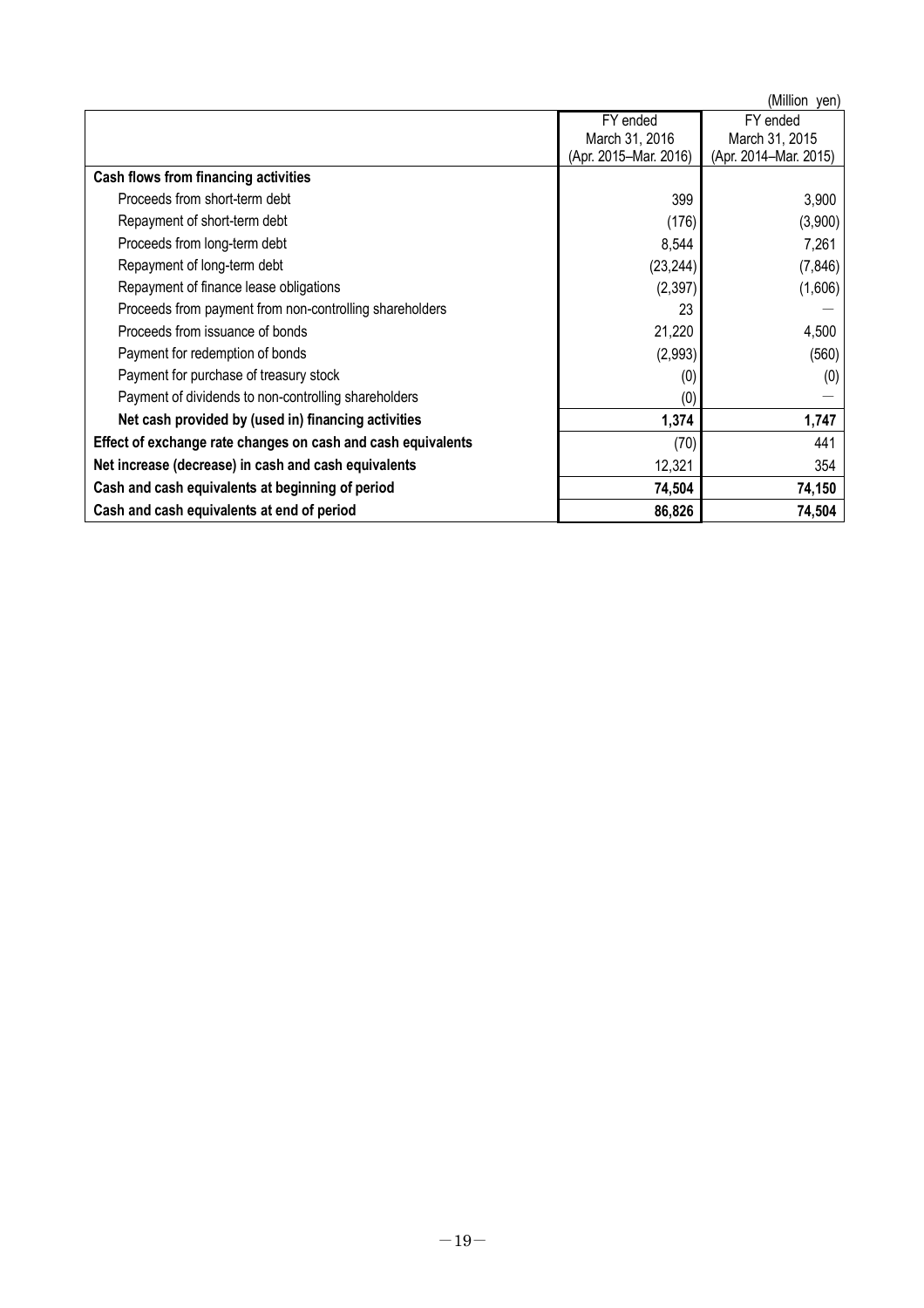### **(5) Notes Regarding Consolidated Financial Statements (Notes Regarding the Premise of the Company as a Going Concern)**

There are no relevant items.

## **(Significant Items Fundamental to the Preparation of Consolidated Financial Statements)**

・Matters relating to the scope of consolidation

LEOPALACE21 PHILIPPINES INC., PT.Leopalace21 Properti Manajemen, and PT.Leopalace Duasatu Realty were established in the consolidated fiscal year under review, and have been included in the scope of consolidation.

#### ・Matters relating to the settlement date of consolidated subsidiaries

The settlement date of LEOPALACE21 PHILIPPINES INC., PT.Leopalace21 Properti Manajemen, and PT.Leopalace Duasatu Realty is December 31. In preparing the consolidated financial statements, the financial statements as of December 31 have been used. However, adjustments necessary for preparing the consolidated financial statements have been made to the important transactions that took place between December 31 and the consolidated settlement date.

The former settlement date of Morizou Co., Ltd. was September 30, and therefore its financial statements based on a provisional settlement as of the consolidated settlement date in accordance with the actual settlement have been used in preparing consolidated financial statements. However, the settlement date has been changed to the end of February as of this fiscal year, and since the difference between the consolidated settlement date is less than three months, the financial statement as of the settlement date has been used, and adjustments necessary for preparing the consolidated financial statements have been made to the important transactions that took place between February 29 and the consolidated settlement date.

The disclosure of matters other than the above is omitted, as there are no significant changes from the statement in the most recent annual securities report (submitted on June 26, 2015).

## **(Changes in Accounting Policies)**

(Application of accounting policies related to business combinations)

Starting in the subject fiscal year, the Accounting Standard for Business Combinations (ASBJ Statement No. 21 on September 13, 2013; hereinafter referred to as the "Business Combinations Accounting Standard"), the Accounting Standard for Consolidated Financial Statements (ASBJ Statement No. 22 on September 13, 2013; hereinafter referred to as the "Consolidated Accounting Standard"), the Accounting Standard for Business Divestiture (ASBJ Statement No. 7 on September 13, 2013; hereinafter referred to as the "Business Divestiture Accounting Standard"), and other standards have been applied, and Leopalace21 Corporation changed accounting methods to those recording differences from fluctuations in equity that the Company holds in subsidiaries, for which the Company continues to control as capital surplus, and recording acquisition-related expenses as expenses for a consolidated fiscal year when the relevant expenses incur. The Company also changed accounting methods to those reflecting a review of the distribution amount of acquisition costs following the finalization of preliminary accounting processing for business combinations that are carried out after the beginning of the subject fiscal year to consolidated financial statements for the period to which the business combination belongs.

Moreover, the Company changed the presentation of net income, etc., and the presentation of minority interests to non-controlling interests. To reflect changes in the relevant presentation, the Company reclassified consolidated financial statements for the previous consolidated fiscal year.

The Company applies the Business Combinations Accounting Standard and other standards in compliance with the transitional handling as set forth in Paragraph 58-2 (4) of the Business Combinations Accounting Standard, Paragraph 44-5 (4) of the Consolidated Accounting Standard and Paragraph 57-4 (4) of the Business Divestiture Accounting Standard, and it applied these standards from the beginning of the first quarter of the consolidated fiscal year and will continue to apply them in the future.

There is no impact on profits and losses from the changes described above.

#### (Changes in method of presentation)

Since the quantitative significance of "gain from cancellation of contracted work" and "gain on adjustment of account payable" previously recorded in non-operating income has decreased, these has been recorded in "other" from the subject fiscal year. To reflect changes, the Company reclassified consolidated financial statements for the previous consolidated fiscal year.

As a result, 14 million yen recorded as "gain from cancellation of contracted work" and 50 million yen recorded as "gain on adjustment of account payable" in the previous fiscal year has been reclassified as "other."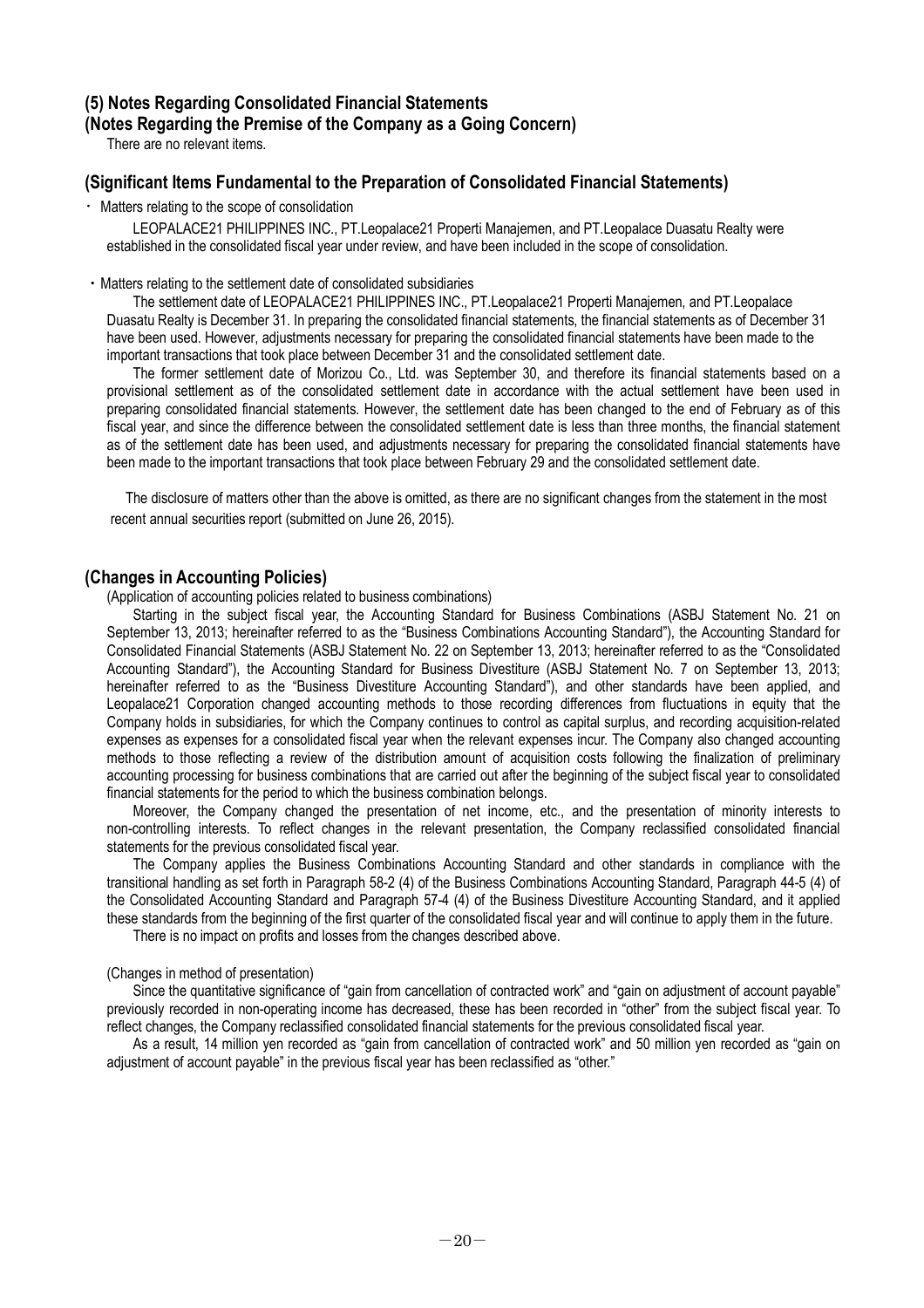## (Segment Information) **Fiscal Year ended March 31, 2015 (April 1, 2014 through March 31, 2015)**

|                                                                        |                            |                                 |                                        |                                       |                  |                           |              |                         | (Million yen)     |
|------------------------------------------------------------------------|----------------------------|---------------------------------|----------------------------------------|---------------------------------------|------------------|---------------------------|--------------|-------------------------|-------------------|
|                                                                        | Reportable Segment         |                                 |                                        |                                       |                  |                           | Consolidated |                         |                   |
|                                                                        | Leasing<br><b>Business</b> | Construction<br><b>Business</b> | <b>Elderly Care</b><br><b>Business</b> | Hotels &<br>Resort<br><b>Business</b> | Segment<br>Total | <b>Others</b><br>(Note 1) | Total        | Adjustments<br>(Note 2) | Total<br>(Note 3) |
| Net sales                                                              |                            |                                 |                                        |                                       |                  |                           |              |                         |                   |
| (1)<br>Sales to customers                                              | 399,316                    | 61,312                          | 10,608                                 | 8,951                                 | 480,188          | 2,999                     | 483,188      |                         | 483,188           |
| (2) Inter-segment<br>sales and transfers                               | 790                        | 12,065                          |                                        | 2,827                                 | 15,682           | 127                       | 15,810       | (15, 810)               |                   |
| total                                                                  | 400,107                    | 73,378                          | 10,608                                 | 11,778                                | 495,871          | 3,127                     | 498,999      | (15, 810)               | 483,188           |
| Segment earnings (or loss)                                             | 20,532                     | 210                             | (606)                                  | (1, 289)                              | 18,848           | 31                        | 18,879       | (4, 116)                | 14,763            |
| Segment assets                                                         | 98,861                     | 19,895                          | 2,428                                  | 50,367                                | 171,554          | 21,481                    | 193,035      | 115,239                 | 308,274           |
| Other items                                                            |                            |                                 |                                        |                                       |                  |                           |              |                         |                   |
| Depreciation                                                           | 2,992                      | 170                             | 24                                     | 1,872                                 | 5,060            | 1,330                     | 6,390        | 1,345                   | 7,736             |
| Increase in property, plant<br>and equipment, and<br>intangible assets | 5,551                      | 73                              | 21                                     | 1,017                                 | 6,663            | 12,180                    | 18,844       | 5,514                   | 24,358            |

## **Fiscal Year ended March 31, 2016 (April 1, 2015 through March 31, 2016)**

|                                                                        |                            |                                 |                                        |                                       |                  |                    |         |                         | (Million yen)     |
|------------------------------------------------------------------------|----------------------------|---------------------------------|----------------------------------------|---------------------------------------|------------------|--------------------|---------|-------------------------|-------------------|
|                                                                        |                            |                                 | Reportable Segment                     |                                       |                  |                    |         |                         | Consolidated      |
|                                                                        | Leasing<br><b>Business</b> | Construction<br><b>Business</b> | <b>Elderly Care</b><br><b>Business</b> | Hotels &<br>Resort<br><b>Business</b> | Segment<br>Total | Others<br>(Note 1) | Total   | Adjustments<br>(Note 2) | Total<br>(Note 3) |
| Net sales                                                              |                            |                                 |                                        |                                       |                  |                    |         |                         |                   |
| (1) Sales to customers                                                 | 410,552                    | 74,160                          | 10,798                                 | 11,427                                | 506,939          | 4,485              | 511,424 |                         | 511,424           |
| (2) Inter-segment<br>sales and transfers                               | 944                        | 2,614                           |                                        | 3,640                                 | 7,199            | 149                | 7,349   | (7, 349)                |                   |
| total                                                                  | 411,497                    | 76,774                          | 10,798                                 | 15,068                                | 514,139          | 4,635              | 518,774 | (7, 349)                | 511,424           |
| Segment earnings (or loss)                                             | 22,760                     | 3,339                           | (1, 354)                               | (697)                                 | 24,047           | 337                | 24,385  | (3,388)                 | 20,996            |
| Segment assets                                                         | 99,329                     | 16,755                          | 2,657                                  | 55,246                                | 173,988          | 23,076             | 197,065 | 129,825                 | 326,890           |
| Other items                                                            |                            |                                 |                                        |                                       |                  |                    |         |                         |                   |
| Depreciation                                                           | 3,740                      | 205                             | 49                                     | 2,013                                 | 6,009            | 2,059              | 8,069   | 1,544                   | 9,614             |
| Increase in property, plant<br>and equipment, and<br>intangible assets | 6,245                      | 91                              | 271                                    | 1,850                                 | 8,459            | 3,917              | 12,376  | 1,599                   | 13,976            |

Note 1: "Others" classification consists of the business segment not included in reportable segments, and comprises such businesses as the small-claims and short-term insurance business, solar power generation business and financing businesses.

Note 2: Breakdown of adjustments is as follows.

Segment earnings (or loss) (Million yen)

| ີ                          |                         |                         |  |  |  |
|----------------------------|-------------------------|-------------------------|--|--|--|
|                            | FY ended March 31, 2016 | FY ended March 31, 2015 |  |  |  |
| Inter-segment eliminations | (320)                   | (1, 346)                |  |  |  |
| Corporate expenses*        | (3.067)                 | (2,769)                 |  |  |  |
| Total                      | (3,388)                 | (4, 116)                |  |  |  |

\*Corporate expenses consist mainly of general administrative expenses for administrative departments that are not part of reportable segments.